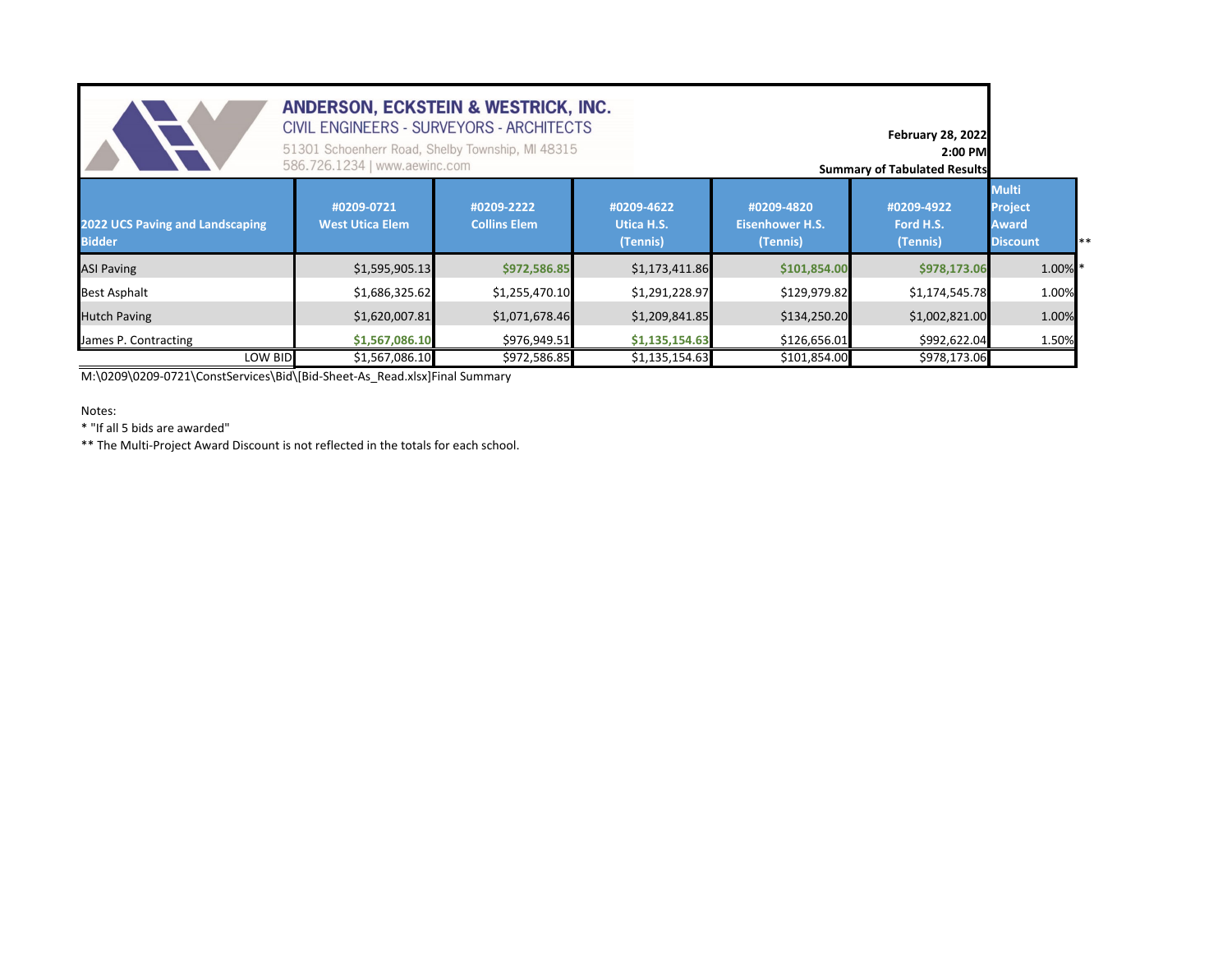

2022 PAVING AND LANDSCAPING IMPROVEMENTS

WEST UTICA ELEMENTARY SCHOOL

AEW PROJECT NO. 0209-0721

2/28/2022 2:00 PM

Prepared by: Anderson, Eckstein and Westrick, Inc. DATE: 2/28/2022 2003 - 51301 Schoenherr Road TIME: 2:00 PM 2:00 PM 2:00 PM 2:00 PM 3.15 Shelby Township, MI 48315

#### **BIDDER RANKING**

| <b>RANK</b> | <b>BIDDER NAME</b>         | Sub Total Site Base Bid |                   |  | <b>Sub Total Landscaping (GMA)</b><br>Bid: |  | <b>Sub Total Contingencies &amp;</b><br><b>Allowances</b> | <b>Grand Total Site Base Bid.</b><br>Landscape (GMA) &<br><b>Contingencies &amp; Allowances</b> |  |  |
|-------------|----------------------------|-------------------------|-------------------|--|--------------------------------------------|--|-----------------------------------------------------------|-------------------------------------------------------------------------------------------------|--|--|
|             | James P. Contracting, Inc. |                         | 1,208,792.52 * \$ |  | 255,099.00                                 |  | 103,194.58                                                | 1,567,086.10  *                                                                                 |  |  |
|             | Asphalt Specialists LLC    |                         | 1,241,877.50      |  | 245,175.00                                 |  | 108,852.63                                                | 1,595,905.13                                                                                    |  |  |
|             | Hutch Paving, Inc.         |                         | 1,285,401.25      |  | 234,130.00<br>$\blacksquare$               |  | 100,476.56                                                | 1,620,007.81                                                                                    |  |  |
|             | Best Asphalt Inc.          |                         | 1,361,034.97      |  | 206,418.00<br>$\mathbb{R}$ $\mathbb{S}$    |  | 118,872.65                                                | 1,686,325.62  *                                                                                 |  |  |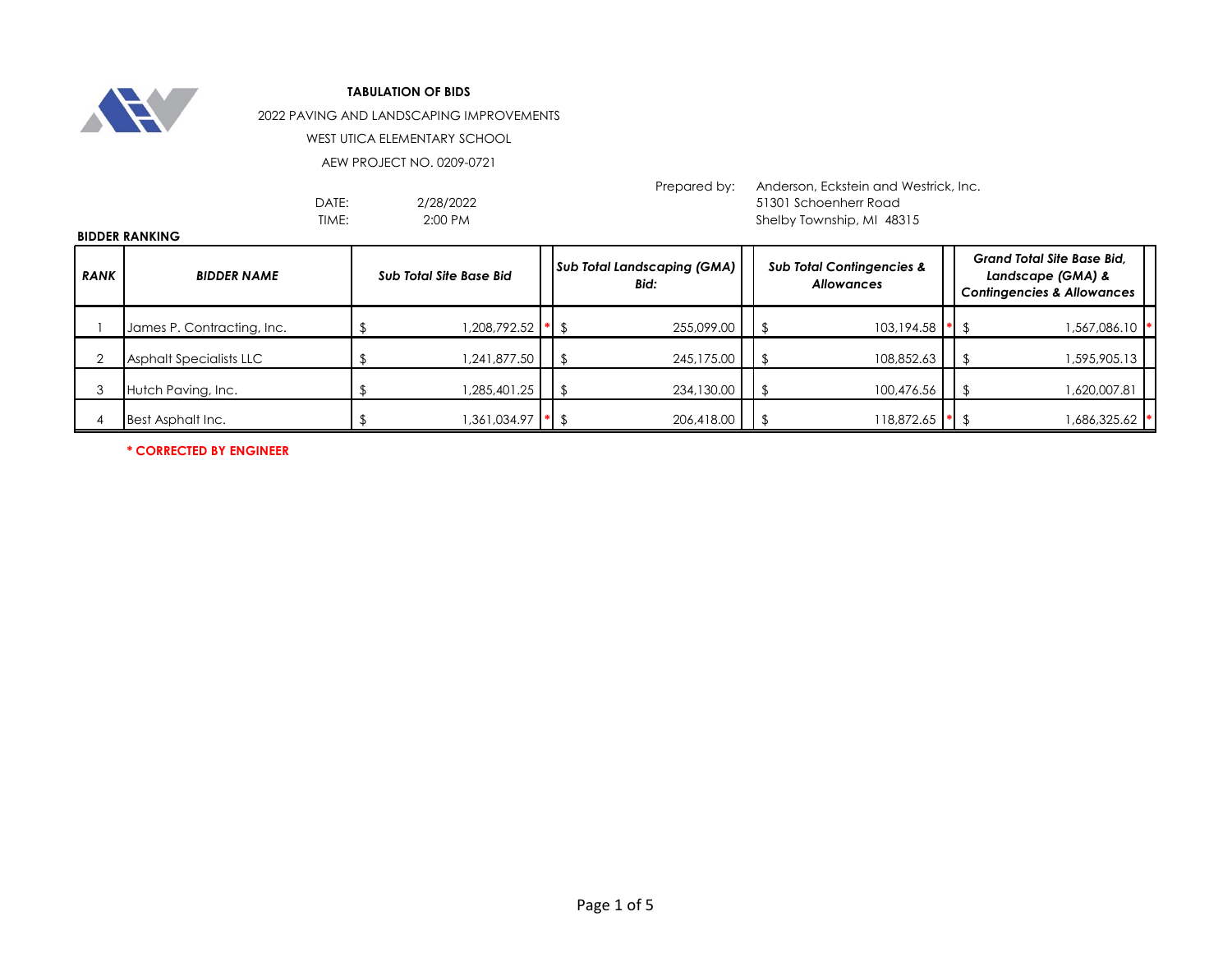| Item                 |                                                | UTICA COMMUNITY SCHOOLS<br>2022 PAVING AND LANDSCAPING IMPROVEMENTS<br><b>WEST UTICA ELEMENTARY SCHOOL</b><br>AEW PROJECT NO. 0209-0721<br>Estimated |       |            |            | <b>Asphalt Specialists LLC</b><br>1780 E. Highwood<br>Pontiac, MI 48340 |            | Hutch Paving, Inc.<br>3000 E. 10 Mile Road<br>Warren, MI 48091 |            | Best Asphalt Inc.<br>6334 N. Beverly Plaza<br>Romulus, MI 48174 |             |
|----------------------|------------------------------------------------|------------------------------------------------------------------------------------------------------------------------------------------------------|-------|------------|------------|-------------------------------------------------------------------------|------------|----------------------------------------------------------------|------------|-----------------------------------------------------------------|-------------|
| No.                  | Description                                    | Quantity                                                                                                                                             | Units | Unit Price | Amount     | Unit Price                                                              | Amount     | Unit Price                                                     | Amount     | Unit Price                                                      | Amount      |
| <b>Site Base Bid</b> |                                                |                                                                                                                                                      |       |            |            |                                                                         |            |                                                                |            |                                                                 |             |
| -1.                  | Bonds, Insurance & Mobilization - Max 3%       | $\mathbf{1}$                                                                                                                                         | LS    | 42,637.62  | 42,637.62  | 35,000.00                                                               | 35,000.00  | 20,000.00                                                      | 20,000.00  | 45,653.97                                                       | 45,653.97 * |
| 2.                   | Traffic Control & Maintenance                  | $\mathbf{1}$                                                                                                                                         | LS    | 7,700.00   | 7.700.00   | 1,000.00                                                                | 1,000.00   | 5,000.00                                                       | 5,000.00   | 7,500.00                                                        | 7,500.00    |
| 3.                   | <b>GPR</b> Testing                             | $\overline{2}$                                                                                                                                       | Days  | 1,485.00   | 2,970.00   | 700.00                                                                  | 1,400.00   | 3,000.00                                                       | 6,000.00   | 1,250.00                                                        | 2,500.00    |
| 4.                   | Pavt, Rem                                      | 8,580                                                                                                                                                | Syd   | 4.95       | 42,471.00  | 3.25                                                                    | 27,885.00  | 4.50                                                           | 38,610.00  | 5.00                                                            | 42,900.00   |
| 5.                   | Curb & Gutter, Rem                             | 800                                                                                                                                                  | Lf    | 4.85       | 3,880.00   | 6.50                                                                    | 5,200.00   | 15.00                                                          | 12,000.00  | 7.00                                                            | 5,600.00    |
| 6.                   | Fence, Rem                                     | 770                                                                                                                                                  | Lf    | 8.20       | 6,314.00   | 6.00                                                                    | 4,620.00   | 5.00                                                           | 3,850.00   | 3.50                                                            | 2,695.00    |
| 7.                   | Sidewalk, Rem                                  | 1,110                                                                                                                                                | Syd   | 6.15       | 6,826.50   | 9.00                                                                    | 9,990.00   | 18.00                                                          | 19,980.00  | 10.00                                                           | 11,100.00   |
| 8.                   | Sewer, Bulkhead, 6 inch                        | $\mathbf{1}$                                                                                                                                         | Eα    | 212.00     | 212.00     | 650.00                                                                  | 650.00     | 550.00                                                         | 550.00     | 300.00                                                          | 300.00      |
| 9.                   | Sewer Rem, 12 Inch or less                     | 1,070                                                                                                                                                | Lf    | 18.00      | 19,260.00  | 32.00                                                                   | 34,240.00  | 35.00                                                          | 37,450.00  | 15.00                                                           | 16,050.00   |
| 10.                  | San. Struct. Adjust                            | 3                                                                                                                                                    | Eα    | 1,272.00   | 3,816.00   | 1,500.00                                                                | 4,500.00   | 950.00                                                         | 2,850.00   | 500.00                                                          | 1,500.00    |
| 11.                  | Hydrant, Rem                                   | $\mathbf{1}$                                                                                                                                         | Ea    | 740.00     | 740.00     | 2,500.00                                                                | 2,500.00   | 2,750.00                                                       | 2,750.00   | 2,500.00                                                        | 2,500.00    |
| 12.                  | <b>Bollard, Rem</b>                            | $\mathbf{1}$                                                                                                                                         | Ea    | 100.00     | 100.00     | 150.00                                                                  | 150.00     | 225.00                                                         | 225.00     | 50.00                                                           | 50.00       |
| 13.                  | Dedication Pavers, Rem & Salvage               | 725                                                                                                                                                  | Sft   | 4.50       | 3,262.50   | 6.50                                                                    | 4,712.50   | 27.00                                                          | 19,575.00  | 5.00                                                            | 3,625.00    |
| 14.                  | Dr Struct, Rem                                 | 10                                                                                                                                                   | Ea    | 635.00     | 6,350.00   | 1,300.00                                                                | 13,000.00  | 1,500.00                                                       | 15,000.00  | 1,000.00                                                        | 10,000.00   |
| 15.                  | Backstop, Relocate                             | $\mathbf{1}$                                                                                                                                         | LS.   | 8,900.00   | 8,900.00   | 4,200.00                                                                | 4,200.00   | 5,500.00                                                       | 5,500.00   | 4,500.00                                                        | 4,500.00    |
| 16.                  | Tree, Rem, Less than 12 Inch                   | 9                                                                                                                                                    | Ea    | 400.00     | 3,600.00   | 275.00                                                                  | 2,475.00   | 500.00                                                         | 4,500.00   | 350.00                                                          | 3,150.00    |
| 17.                  | Tree, Rem, 12 inch to 24 inch                  | 12                                                                                                                                                   | Ea    | 660.00     | 7,920.00   | 325.00                                                                  | 3,900.00   | 1,850.00                                                       | 22,200.00  | 900.00                                                          | 10,800.00   |
| 18.                  | Landscape, Rem                                 | $\mathbf{1}$                                                                                                                                         | LS.   | 700.00     | 700.00     | 1,500.00                                                                | 1,500.00   | 15,000.00                                                      | 15,000.00  | 3,500.00                                                        | 3,500.00    |
| 19.                  | Swale                                          | 315                                                                                                                                                  | Lf    | 8.65       | 2,724.75   | 11.00                                                                   | 3,465.00   | 95.00                                                          | 29,925.00  | 10.00                                                           | 3,150.00    |
| 20.                  | Earthwork, Site                                | $\mathbf{1}$                                                                                                                                         | Ea    | 94,440.00  | 94,440.00  | 110,000.00                                                              | 110,000.00 | 20,000.00                                                      | 20,000.00  | 195,000.00                                                      | 195,000.00  |
| 21.                  | <b>Bio-Swale</b>                               | $\mathbf{1}$                                                                                                                                         | LS    | 8,340.00   | 8,340.00   | 20,000.00                                                               | 20,000.00  | 18,000.00                                                      | 18,000.00  | 15,000.00                                                       | 15,000.00   |
| 22.                  | Erosion Control, Inlet Protection, Fabric Drop | 9                                                                                                                                                    | Ea    | 130.00     | 1,170.00   | 105.00                                                                  | 945.00     | 125.00                                                         | 1,125.00   | 100.00                                                          | 900.00      |
| 23.                  | Erosion Control, Silt Fence                    | 2,175                                                                                                                                                | Ft    | 3.45       | 7,503.75   | 1.60                                                                    | 3,480.00   | 5.00                                                           | 10,875.00  | 2.00                                                            | 4,350.00    |
| 24.                  | Erosion Control, Gravel Access Approach        | $\mathbf{1}$                                                                                                                                         | Ea    | 3,225.00   | 3,225.00   | 1,500.00                                                                | 1,500.00   | 2,500.00                                                       | 2,500.00   | 1,500.00                                                        | 1,500.00    |
| 25.                  | Aggregate Base, 21 AA, 6 Inch                  | 3,625                                                                                                                                                | Syd   | 11.00      | 39,875.00  | 9.00                                                                    | 32,625.00  | 11.50                                                          | 41,687.50  | 10.50                                                           | 38,062.50   |
| 26.                  | Aggregate Base, 21 AA, 10 Inch                 | 8,245                                                                                                                                                | Svd   | 14.95      | 123,262.75 | 13.00                                                                   | 107,185.00 | 12.75                                                          | 105,123.75 | 16.50                                                           | 136,042.50  |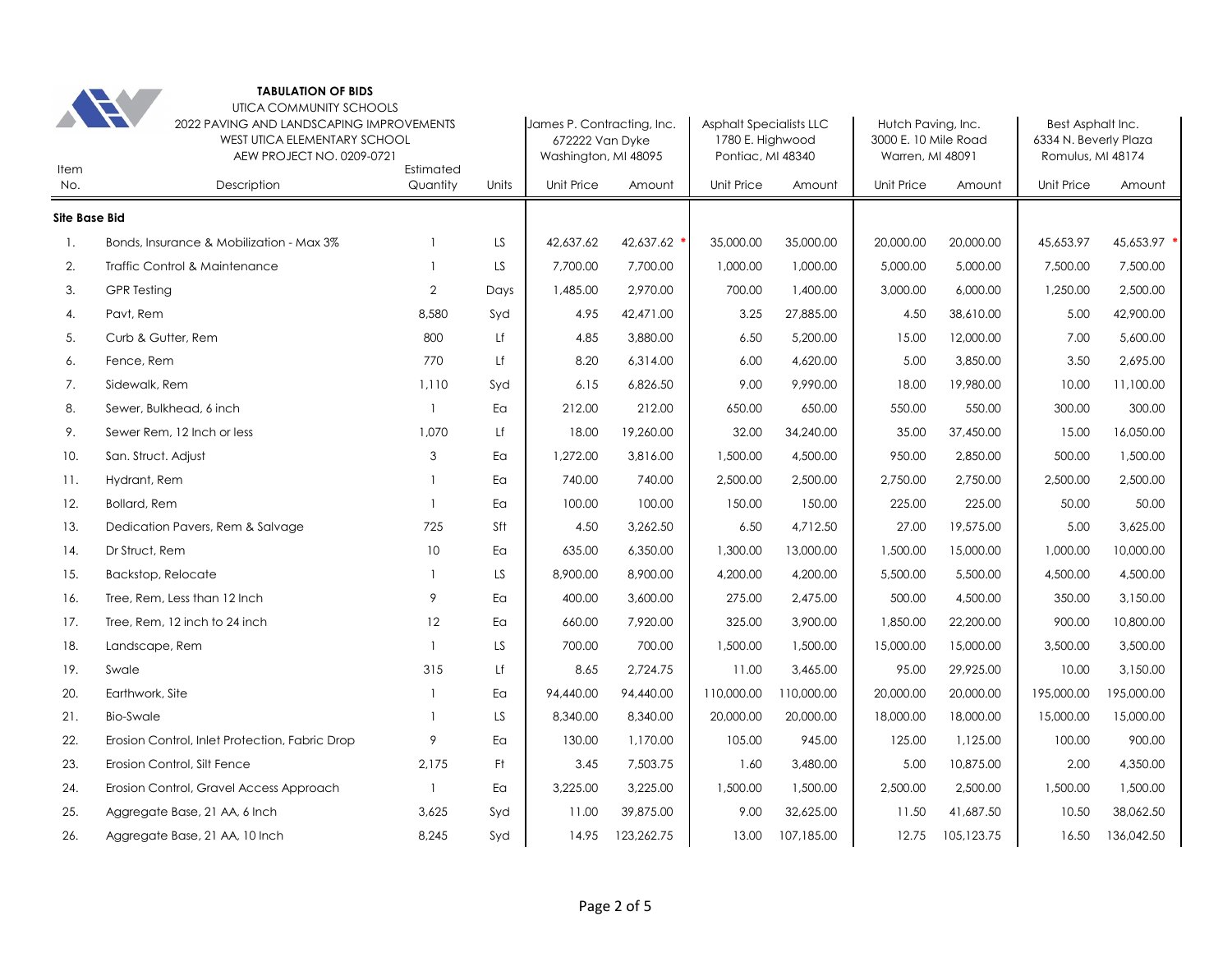| 202 |
|-----|

UTICA COMMUNITY SCHOOLS

| Item | <b>The Company of the Company</b><br>2022 PAVING AND LANDSCAPING IMPROVEMENTS<br><b>WEST UTICA ELEMENTARY SCHOOL</b><br>AEW PROJECT NO. 0209-0721<br>Estimated |                |       |                   | James P. Contracting, Inc.<br>672222 Van Dyke<br>Washington, MI 48095 | <b>Asphalt Specialists LLC</b><br>1780 E. Highwood<br>Pontiac, MI 48340 |            | Hutch Paving, Inc.<br>3000 E. 10 Mile Road<br>Warren, MI 48091 |            | Best Asphalt Inc.<br>6334 N. Beverly Plaza<br>Romulus, MI 48174 |            |
|------|----------------------------------------------------------------------------------------------------------------------------------------------------------------|----------------|-------|-------------------|-----------------------------------------------------------------------|-------------------------------------------------------------------------|------------|----------------------------------------------------------------|------------|-----------------------------------------------------------------|------------|
| No.  | Description                                                                                                                                                    | Quantity       | Units | <b>Unit Price</b> | Amount                                                                | <b>Unit Price</b>                                                       | Amount     | Unit Price                                                     | Amount     | <b>Unit Price</b>                                               | Amount     |
| 27.  | Geogrid, Tensar, TX-5                                                                                                                                          | 1.945          | Syd   | 4.90              | 9,530.50                                                              | 4.50                                                                    | 8,752.50   | 8.00                                                           | 15,560.00  | 6.50                                                            | 12.642.50  |
| 28.  | <b>HMA, 3E1</b>                                                                                                                                                | 1,550          | Ton   | 89.10             | 138,105.00                                                            | 97.00                                                                   | 150,350.00 | 115.00                                                         | 178,250.00 | 110.00                                                          | 170,500.00 |
| 29.  | <b>HMA, 5E1</b>                                                                                                                                                | 1,430          | Ton   | 100.05            | 143,071.50                                                            | 110.00                                                                  | 157,300.00 | 118.00                                                         | 168,740.00 | 120.00                                                          | 171,600.00 |
| 30.  | Sidewalk, Conc, 4 inch                                                                                                                                         | 11,790         | Sft   | 6.15              | 72,508.50                                                             | 6.50                                                                    | 76,635.00  | 6.00                                                           | 70,740.00  | 6.25                                                            | 73,687.50  |
| 31.  | Sidewalk, Ramp, Conc, 6 inch                                                                                                                                   | 95             | Sft   | 11.10             | 1,054.50                                                              | 17.00                                                                   | 1,615.00   | 8.00                                                           | 760.00     | 16.50                                                           | 1,567.50   |
| 32.  | Curb-Face Sidewalk, Conc, 3' Wide                                                                                                                              | 3,355          | Sft   | 14.70             | 49,318.50                                                             | 17.00                                                                   | 57,035.00  | 25.00                                                          | 83,875.00  | 16.50                                                           | 55,357.50  |
| 33.  | Conc Pav't, Nonreinf, 8 Inch                                                                                                                                   | 115            | Syd   | 90.00             | 10,350.00                                                             | 80.00                                                                   | 9,200.00   | 72.00                                                          | 8,280.00   | 82.00                                                           | 9,430.00   |
| 34.  | Curb & Gutter, Conc, Mountable                                                                                                                                 | 1,700          | Lf    | 29.10             | 49,470.00                                                             | 27.00                                                                   | 45,900.00  | 32.00                                                          | 54,400.00  | 27.00                                                           | 45,900.00  |
| 35.  | Curb & Gutter, Conc, M Detail                                                                                                                                  | 240            | Lf    | 34.25             | 8,220.00                                                              | 30.00                                                                   | 7,200.00   | 40.00                                                          | 9,600.00   | 33.00                                                           | 7,920.00   |
| 36.  | Dr Struct., 4' Dia                                                                                                                                             | $\overline{7}$ | Ea    | 9,705.00          | 67,935.00                                                             | 6,000.00                                                                | 42,000.00  | 4,500.00                                                       | 31,500.00  | 7,500.00                                                        | 52,500.00  |
| 37.  | Dr Struct., 2' Dia                                                                                                                                             | $\overline{2}$ | Eα    | 5,045.00          | 10,090.00                                                             | 4,000.00                                                                | 8,000.00   | 3,000.00                                                       | 6,000.00   | 5,500.00                                                        | 11,000.00  |
| 38.  | Sewer, CL-IV, 12 inch, Tr Det B                                                                                                                                | 537            | Lf    | 82.70             | 44,409.90                                                             | 110.00                                                                  | 59,070.00  | 80.00                                                          | 42,960.00  | 80.00                                                           | 42,960.00  |
| 39.  | Sewer, CL-IV, 15 inch, Tr Det B                                                                                                                                | 297            | Lf    | 90.10             | 26,759.70                                                             | 125.00                                                                  | 37,125.00  | 135.00                                                         | 40,095.00  | 95.00                                                           | 28,215.00  |
| 40.  | Sewer, CL-IV, 18 inch, Tr Det B                                                                                                                                | 43             | Lf    | 100.70            | 4,330.10                                                              | 130.00                                                                  | 5,590.00   | 180.00                                                         | 7,740.00   | 130.00                                                          | 5,590.00   |
| 41.  | Sewer, PVC, 8 inch                                                                                                                                             | 200            | Lf    | 82.70             | 16,540.00                                                             | 105.00                                                                  | 21,000.00  | 55.00                                                          | 11,000.00  | 60.00                                                           | 12,000.00  |
| 42.  | Sewer, PVC, 6 inch                                                                                                                                             | 87             | Lf    | 76.35             | 6,642.45                                                              | 100.00                                                                  | 8,700.00   | 50.00                                                          | 4,350.00   | 58.00                                                           | 5,046.00   |
| 43.  | Sewer, Tap, 8 inch                                                                                                                                             | 3              | Ea    | 530.00            | 1,590.00                                                              | 1,000.00                                                                | 3,000.00   | 550.00                                                         | 1,650.00   | 100.00                                                          | 300.00     |
| 44.  | Sewer, Tap, 6 inch                                                                                                                                             |                | Ea    | 530.00            | 530.00                                                                | 1,000.00                                                                | 1,000.00   | 1,250.00                                                       | 1,250.00   | 100.00                                                          | 100.00     |
| 45.  | End Section, Conc, 8 inch                                                                                                                                      |                | Ea    | 795.00            | 795.00                                                                | 1,400.00                                                                | 1,400.00   | 900.00                                                         | 900.00     | 650.00                                                          | 650.00     |
| 46.  | End Section, Conc, 12 inch                                                                                                                                     | $\overline{A}$ | Ea    | 2,650.00          | 10,600.00                                                             | 1,400.00                                                                | 5,600.00   | 1,000.00                                                       | 4,000.00   | 1,300.00                                                        | 5,200.00   |
| 47.  | End Section, Conc, 15 inch                                                                                                                                     |                | Ea    | 2,915.00          | 2,915.00                                                              | 1,500.00                                                                | 1,500.00   | 1,500.00                                                       | 1,500.00   | 1,500.00                                                        | 1,500.00   |
| 48.  | End Section, Conc, 18 inch                                                                                                                                     |                | Ea    | 3,180.00          | 3,180.00                                                              | 1,600.00                                                                | 1,600.00   | 1,750.00                                                       | 1,750.00   | 1,600.00                                                        | 1,600.00   |
| 49.  | Cleanout                                                                                                                                                       | 3              | Ea    | 635.00            | 1,905.00                                                              | 4,000.00                                                                | 12,000.00  | 1,000.00                                                       | 3,000.00   | 300.00                                                          | 900.00     |
| 50.  | Subgrade, Underdrain, 6 inch                                                                                                                                   | 275            | Lf    | 24.40             | 6,710.00                                                              | 17.00                                                                   | 4,675.00   | 21.00                                                          | 5,775.00   | 25.00                                                           | 6,875.00   |
| 51.  | <b>Hydrant Assembly</b>                                                                                                                                        | $\overline{1}$ | Ea    | 9,550.00          | 9,550.00                                                              | 11,000.00                                                               | 11,000.00  | 14,000.00                                                      | 14,000.00  | 7,500.00                                                        | 7,500.00   |
| 52.  | Watermain, DI, 8 inch, Tr Det G                                                                                                                                | 11             | Lf    | 265.00            | 2,915.00                                                              | 370.00                                                                  | 4,070.00   | 350.00                                                         | 3,850.00   | 300.00                                                          | 3,300.00   |
| 53.  | <b>HMA Crack Treatment</b>                                                                                                                                     | 250            | Lf    | 0.95              | 237.50                                                                | 4.50                                                                    | 1,125.00   | 1.00                                                           | 250.00     | 1.50                                                            | 375.00     |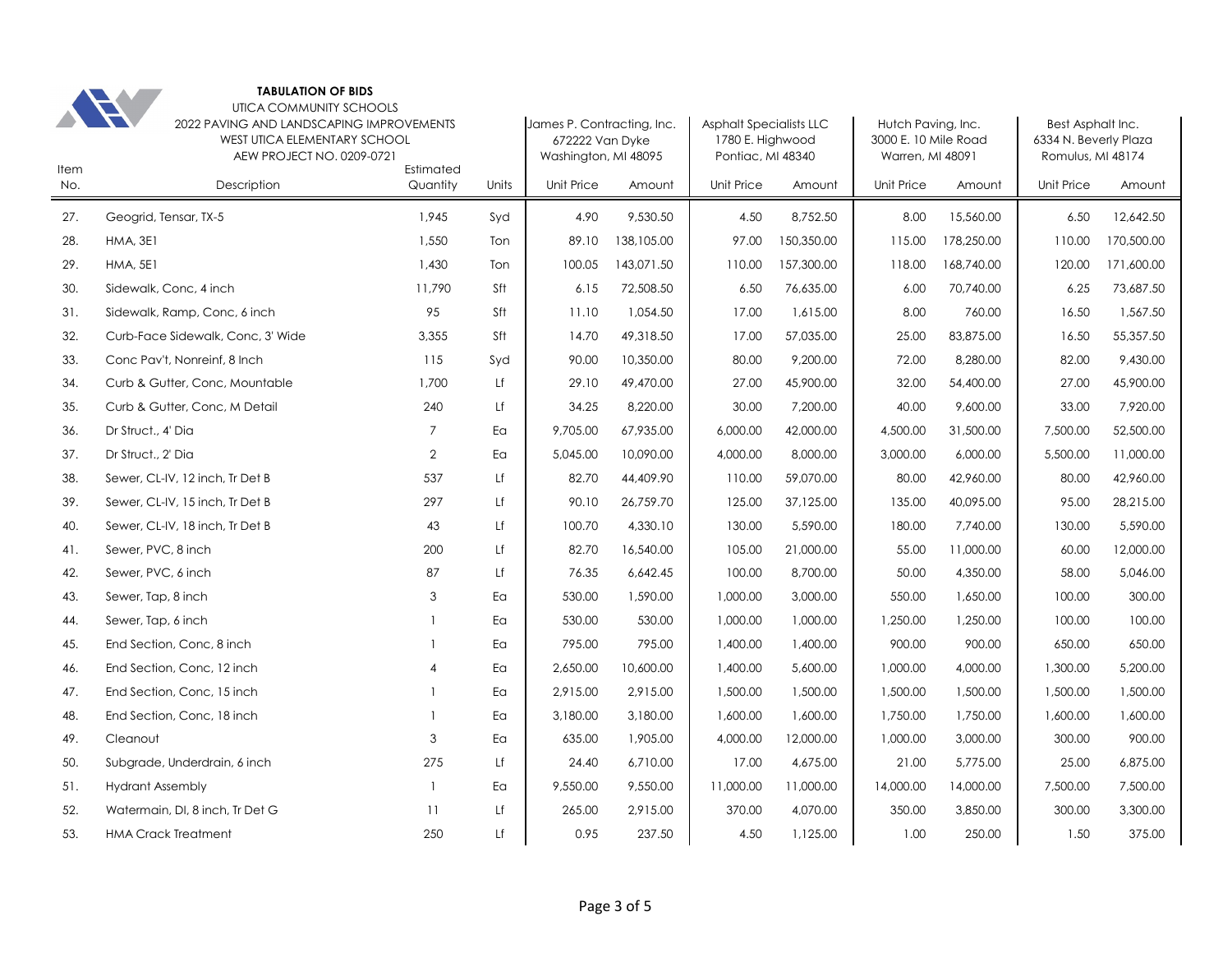| Item | UTICA COMMUNITY SCHOOLS<br>2022 PAVING AND LANDSCAPING IMPROVEMENTS<br>WEST UTICA ELEMENTARY SCHOOL<br>AEW PROJECT NO. 0209-0721 |                         | James P. Contracting, Inc.<br>672222 Van Dyke<br>Washington, MI 48095 |            | <b>Asphalt Specialists LLC</b><br>1780 E. Highwood<br>Pontiac, MI 48340 |            | Hutch Paving, Inc.<br>3000 E. 10 Mile Road<br>Warren, MI 48091 |            | Best Asphalt Inc.<br>6334 N. Beverly Plaza<br>Romulus, MI 48174 |            |                |
|------|----------------------------------------------------------------------------------------------------------------------------------|-------------------------|-----------------------------------------------------------------------|------------|-------------------------------------------------------------------------|------------|----------------------------------------------------------------|------------|-----------------------------------------------------------------|------------|----------------|
| No.  | Description                                                                                                                      | Estimated<br>Quantity   | Units                                                                 | Unit Price | Amount                                                                  | Unit Price | Amount                                                         | Unit Price | Amount                                                          | Unit Price | Amount         |
| 54.  | Sealcoat                                                                                                                         | 625                     | Syd                                                                   | 1.45       | 906.25                                                                  | 4.50       | 2,812.50                                                       | 2.00       | 1,250.00                                                        | 2.20       | 1.375.00       |
| 55.  | Fence, Chain-Link, 4 Foot                                                                                                        | 575                     | Lf                                                                    | 49.95      | 28,721.25                                                               | 45.00      | 25,875.00                                                      | 45.00      | 25,875.00                                                       | 42.00      | 24,150.00      |
| 56.  | Fence, Gate, 24 foot wide, double                                                                                                | $\mathbf{1}$            | Ea                                                                    | 8,560.00   | 8,560.00                                                                | 4,500.00   | 4,500.00                                                       | 5,500.00   | 5,500.00                                                        | 4,180.00   | 4,180.00       |
| 57.  | Sign, Rem, Salvage & Replace                                                                                                     | $\overline{2}$          | Ea                                                                    | 424.00     | 848.00                                                                  | 275.00     | 550.00                                                         | 225.00     | 450.00                                                          | 165.00     | 330.00         |
| 58.  | Sign, Rem                                                                                                                        | 3                       | Ea                                                                    | 53.00      | 159.00                                                                  | 125.00     | 375.00                                                         | 125.00     | 375.00                                                          | 55.00      | 165.00         |
| 59.  | Sign, Type 1A Mod, Single-Sided                                                                                                  | 20                      | Ea                                                                    | 398.00     | 7,960.00                                                                | 300.00     | 6,000.00                                                       | 225.00     | 4,500.00                                                        | 220.00     | 4,400.00       |
| 60.  | Sign, Type 1A Mod, Double-Sided                                                                                                  | $\overline{2}$          | Ea                                                                    | 477.00     | 954.00                                                                  | 400.00     | 800.00                                                         | 250.00     | 500.00                                                          | 275.00     | 550.00         |
| 61.  | Sign, Type 2A Mod, Single-Sided                                                                                                  | $\overline{2}$          | Ea                                                                    | 625.00     | 1,250.00                                                                | 400.00     | 800.00                                                         | 275.00     | 550.00                                                          | 385.00     | 770.00         |
| 62.  | Sign, Type 4A Mod, Single-Sided                                                                                                  | $\overline{2}$          | Ea                                                                    | 645.00     | 1,290.00                                                                | 600.00     | 1,200.00                                                       | 275.00     | 550.00                                                          | 605.00     | 1,210.00       |
| 63.  | Sign, Type 4A Mod, Double-Sided                                                                                                  | $\mathbf{1}$            | Ea                                                                    | 730.00     | 730.00                                                                  | 400.00     | 400.00                                                         | 300.00     | 300.00                                                          | 660.00     | 660.00         |
| 64.  | Pav't Markings                                                                                                                   | $\mathbf{1}$            | LS                                                                    | 7,700.00   | 7,700.00                                                                | 5,000.00   | 5,000.00                                                       | 3,500.00   | 3,500.00                                                        | 1,100.00   | 1,100.00       |
| 65.  | Cleanup                                                                                                                          | $\mathbf{1}$            | LS                                                                    | 2,250.00   | 2,250.00                                                                | 15,000.00  | 15,000.00                                                      | 10,000.00  | 10,000.00                                                       | 20,000.00  | 20,000.00      |
|      |                                                                                                                                  |                         |                                                                       |            |                                                                         |            |                                                                |            |                                                                 |            |                |
|      |                                                                                                                                  | Sub Total Site Base Bid |                                                                       |            | 1,208,792.52                                                            |            | 1,241,877.50                                                   |            | 1,285,401.25                                                    |            | 1,361,034.97 * |
|      | Landscaping (GMA)                                                                                                                |                         |                                                                       |            |                                                                         |            |                                                                |            |                                                                 |            |                |
| 66.  | Dedication Pavers, Install                                                                                                       | 600                     | Sft                                                                   | 21.20      | 12,720.00                                                               | 10.00      | 6,000.00                                                       | 20.00      | 12,000.00                                                       | 27.00      | 16,200.00      |
| 67.  | Sodded Lawn                                                                                                                      | 5,000                   | Syd                                                                   | 9.50       | 47,500.00                                                               | 9.00       | 45,000.00                                                      | 11.00      | 55,000.00                                                       | 7.00       | 35,000.00      |
| 68.  | <b>Bio-Swale Seed</b>                                                                                                            | 900                     | Syd                                                                   | 3.70       | 3,330.00                                                                | 7.50       | 6,750.00                                                       | 10.00      | 9,000.00                                                        | 3.75       | 3,375.00       |
| 69.  | Topsoil                                                                                                                          | 900                     | Cyd                                                                   | 47.00      | 42,300.00                                                               | 45.00      | 40,500.00                                                      | 35.00      | 31,500.00                                                       | 30.00      | 27,000.00      |
| 70.  | Aluminum Edging                                                                                                                  | 515                     | Lf                                                                    | 15.00      | 7,725.00                                                                | 17.00      | 8,755.00                                                       | 8.00       | 4,120.00                                                        | 15.00      | 7,725.00       |
| 71.  | Red Sunset Maple, 2.5" cal.                                                                                                      | 14                      | Ea                                                                    | 830.00     | 11,620.00                                                               | 800.00     | 11,200.00                                                      | 755.00     | 10,570.00                                                       | 850.00     | 11,900.00      |
| 72.  | Chanticleer Pear, 2" cal.                                                                                                        | 13                      | Ea                                                                    | 730.00     | 9,490.00                                                                | 550.00     | 7,150.00                                                       | 550.00     | 7,150.00                                                        | 750.00     | 9,750.00       |
| 73.  | Greenspire Little Leaf Linden, 2.5" cal.                                                                                         | 18                      | Ea                                                                    | 885.00     | 15,930.00                                                               | 700.00     | 12,600.00                                                      | 975.00     | 17,550.00                                                       | 910.00     | 16,380.00      |
| 74.  | Frontier Elem, 2.5" cal.                                                                                                         | 12                      | Ea                                                                    | 830.00     | 9,960.00                                                                | 700.00     | 8,400.00                                                       | 900.00     | 10,800.00                                                       | 860.00     | 10,320.00      |
| 75.  | Walker's Low Catmint, 2 gal.                                                                                                     | 52                      | Ea                                                                    | 26.00      | 1,352.00                                                                | 35.00      | 1,820.00                                                       | 20.00      | 1,040.00                                                        | 27.00      | 1,404.00       |
| 76.  | Anthony Waterer Spirea, 24" Ht.                                                                                                  | 185                     | Ea                                                                    | 45.00      | 8,325.00                                                                | 75.00      | 13,875.00                                                      | 70.00      | 12,950.00                                                       | 47.00      | 8,695.00       |
| 77.  | Little Princess Spirea, 18" Ht.                                                                                                  | 51                      | Ea                                                                    | 42.00      | 2,142.00                                                                | 75.00      | 3,825.00                                                       | 75.00      | 3,825.00                                                        | 44.00      | 2,244.00       |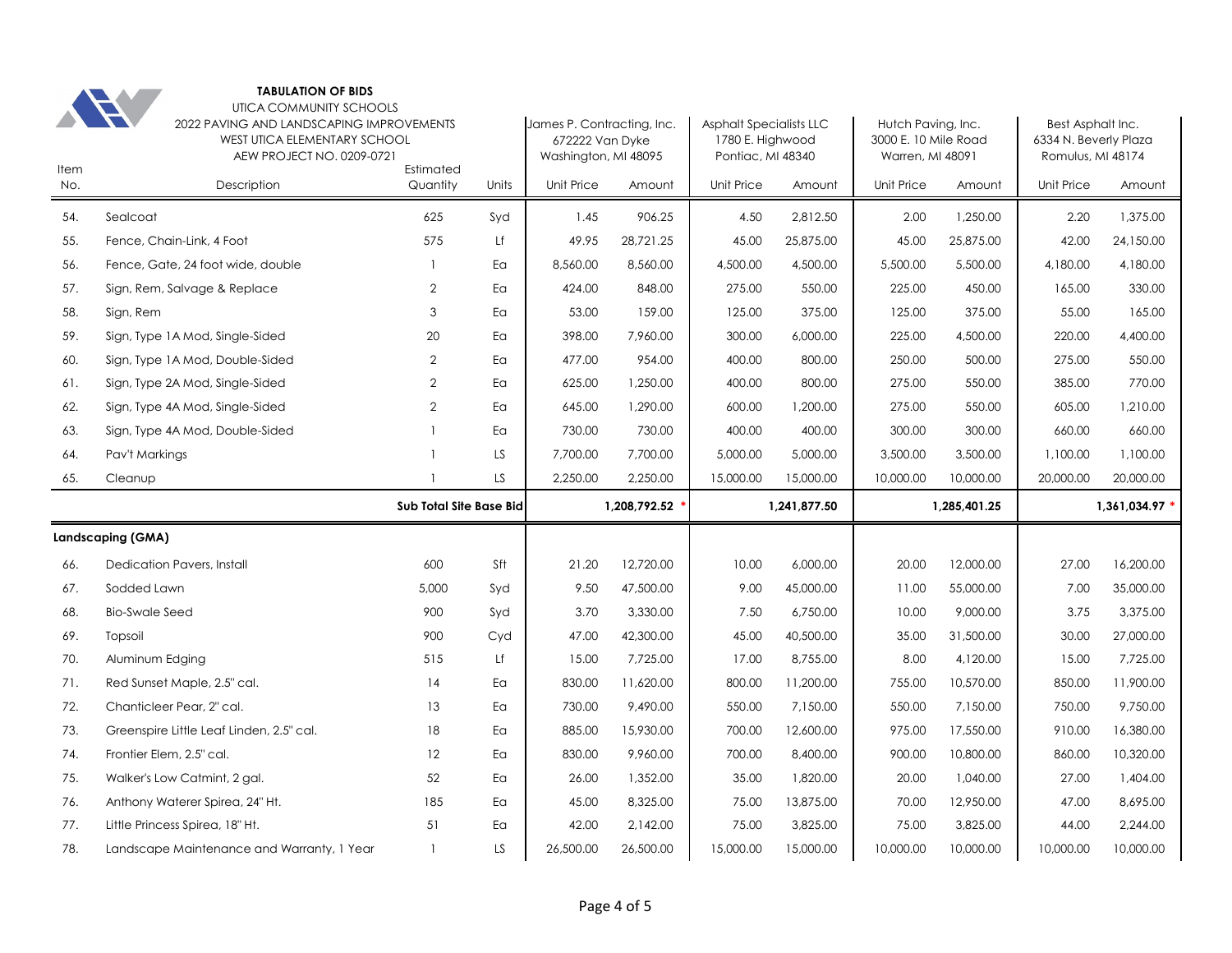|      | Grand Total Site Base Bid, Landscape (GMA) & Contingencies & Allowances:   \$ |                                                                                                                                                      |           |            | 1,567,086.10<br>*                                                     | -\$                                                                     | 1,595,905.13 | S                                                              | 1,620,007.81 | \$.                                                             | 1,686,325.62 |  |
|------|-------------------------------------------------------------------------------|------------------------------------------------------------------------------------------------------------------------------------------------------|-----------|------------|-----------------------------------------------------------------------|-------------------------------------------------------------------------|--------------|----------------------------------------------------------------|--------------|-----------------------------------------------------------------|--------------|--|
|      |                                                                               | <b>Sub Total Contingencies &amp; Allowances:</b>                                                                                                     |           |            | 103,194.58                                                            |                                                                         | 108,852.63   |                                                                | 100,476.56   |                                                                 | 118,872.65   |  |
| 86.  | Permitting Allowance                                                          |                                                                                                                                                      | Dlr       | 2,000.00   | 2,000.00                                                              | 2,000.00                                                                | 2,000.00     | 2,000.00                                                       | 2,000.00     | 2,000.00                                                        | 2,000.00     |  |
| 85.  | Contingency - 5%                                                              |                                                                                                                                                      | DIr       |            | 73,194.58 *                                                           |                                                                         | 74,352.63    |                                                                | 75,976.56    |                                                                 | 78,372.65    |  |
| 84.  | Subgrade Undercutting, Type II, Allowance                                     | 500                                                                                                                                                  | Cyd       | 56.00      | 28,000.00                                                             | 65.00                                                                   | 32,500.00    | 45.00                                                          | 22,500.00    | 77.00                                                           | 38,500.00    |  |
|      | <b>Contingencies and Allowances</b>                                           |                                                                                                                                                      |           |            |                                                                       |                                                                         |              |                                                                |              |                                                                 |              |  |
|      |                                                                               | Sub Total Landscaping (GMA) Bid:                                                                                                                     |           |            | 255,099.00                                                            |                                                                         | 245.175.00   |                                                                | 234,130.00   |                                                                 | 206,418.00   |  |
| 83.  | Bike rack                                                                     |                                                                                                                                                      | Ea        | 1,735.00   | 1,735.00                                                              | 2,200.00                                                                | 2,200.00     | 5,500.00                                                       | 5,500.00     | 1,400.00                                                        | 1,400.00     |  |
| 82.  | Seeded Lawn                                                                   | 2,300                                                                                                                                                | Syd       | 2.65       | 6,095.00                                                              | 4.50                                                                    | 10,350.00    | 10.00                                                          | 23,000.00    | 2.75                                                            | 6,325.00     |  |
| 81.  | <b>Shredded Bark Mulch</b>                                                    | 25                                                                                                                                                   | Cyd       | 85.00      | 2,125.00                                                              | 90.00                                                                   | 2,250.00     | 100.00                                                         | 2,500.00     | 88.00                                                           | 2,200.00     |  |
| 80.  | Plant Mix                                                                     | 75                                                                                                                                                   | Cyd       | 58.00      | 4,350.00                                                              | 100.00                                                                  | 7,500.00     | 35.00                                                          | 2,625.00     | 60.00                                                           | 4,500.00     |  |
| 79.  | Irrigation System                                                             |                                                                                                                                                      | <b>LS</b> | 41,900.00  | 41,900.00                                                             | 42,000.00                                                               | 42,000.00    | 15,000.00                                                      | 15,000.00    | 32,000.00                                                       | 32,000.00    |  |
| No.  | Description                                                                   | Quantity                                                                                                                                             | Units     | Unit Price | Amount                                                                | Unit Price                                                              | Amount       | Unit Price                                                     | Amount       | Unit Price                                                      | Amount       |  |
| Item |                                                                               | UTICA COMMUNITY SCHOOLS<br>2022 PAVING AND LANDSCAPING IMPROVEMENTS<br><b>WEST UTICA ELEMENTARY SCHOOL</b><br>AEW PROJECT NO. 0209-0721<br>Estimated |           |            | James P. Contracting, Inc.<br>672222 Van Dyke<br>Washington, MI 48095 | <b>Asphalt Specialists LLC</b><br>1780 E. Highwood<br>Pontiac, MI 48340 |              | Hutch Pavina, Inc.<br>3000 E. 10 Mile Road<br>Warren, MI 48091 |              | Best Asphalt Inc.<br>6334 N. Beverly Plaza<br>Romulus, MI 48174 |              |  |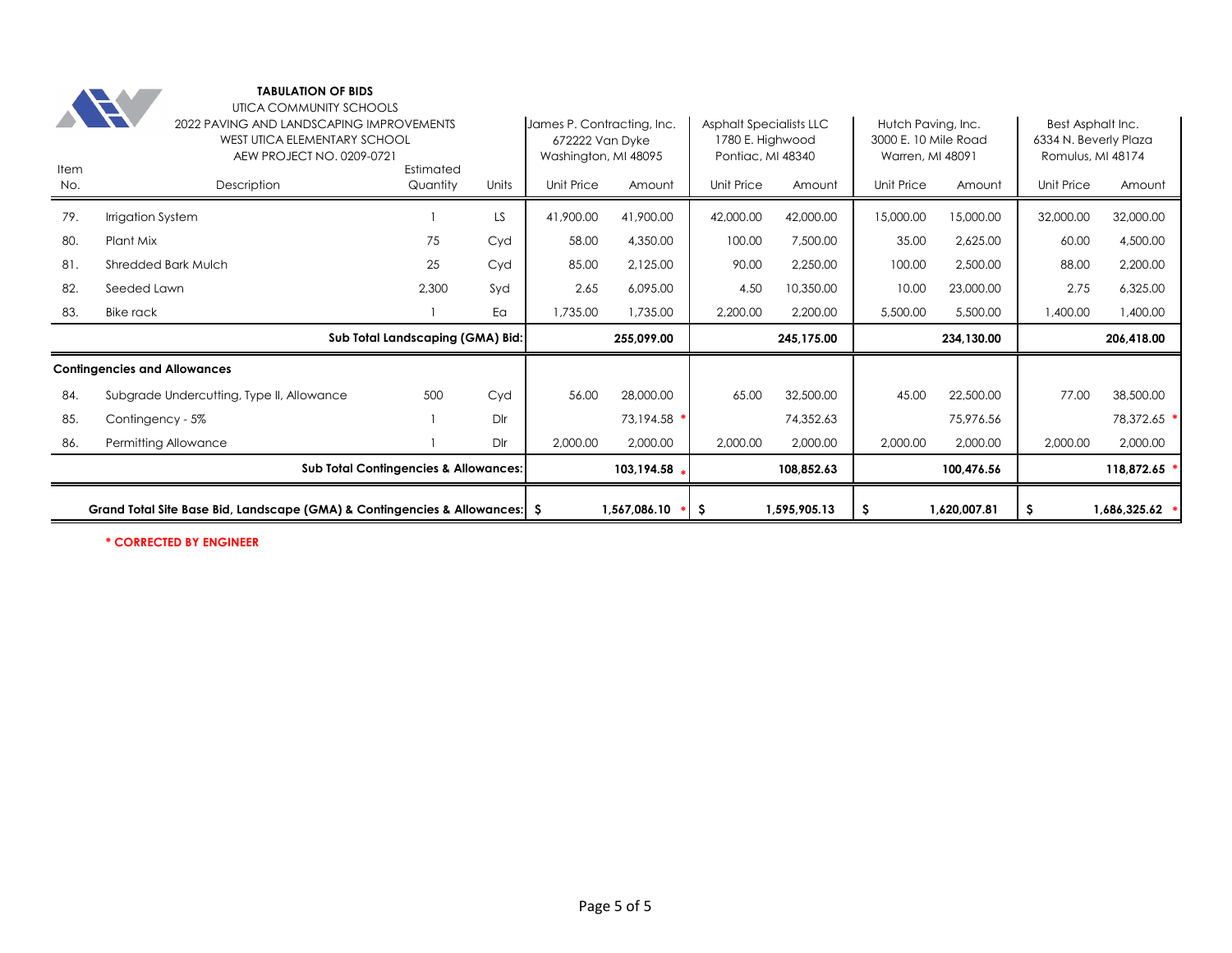

2022 Paving & Landscaping Improvements

Collins Elementary School

AEW PROJECT NO. 0209-2222

2/28/2022 2:00PM

Prepared by: Anderson, Eckstein and Westrick, Inc. DATE: 2/28/2022 2003 2004 12:301 Schoenherr Road TIME: Shelby Township, MI 48315

## **BIDDER RANKING**

| <b>RANK</b> | <b>BIDDER NAME</b>         | <b>Sub Total Site Base Bid:</b> |  | <b>Sub Total Landscaping</b><br>$(GMA)$ : |            |  | <b>Sub Total Contingencies</b><br>and Allowances: | <b>Grand Total Site Base Bid.</b><br>Landscape (GMA) &<br><b>Contingencies &amp; Allowances:</b> |  |
|-------------|----------------------------|---------------------------------|--|-------------------------------------------|------------|--|---------------------------------------------------|--------------------------------------------------------------------------------------------------|--|
|             | Asphalt Specialists LLC    | 793,868.00                      |  |                                           | 111,929.00 |  | 66.789.85                                         | 972,586.85                                                                                       |  |
|             | James P. Contracting, Inc. | 809,000.34 * \$                 |  |                                           | 103.523.00 |  | 64.426.17                                         | $976.949.51$ *                                                                                   |  |
|             | Hutrch Paving, Inc.        | 897.059.25                      |  |                                           | 108,825.00 |  | 65.794.21                                         | 1,071,678.46                                                                                     |  |
|             | Best Asphalt Inc.          | 081,307.05                      |  | $ * $ \$                                  | 90,474.00  |  | 83,689.05                                         | M <sub>1</sub> ,255,470.10                                                                       |  |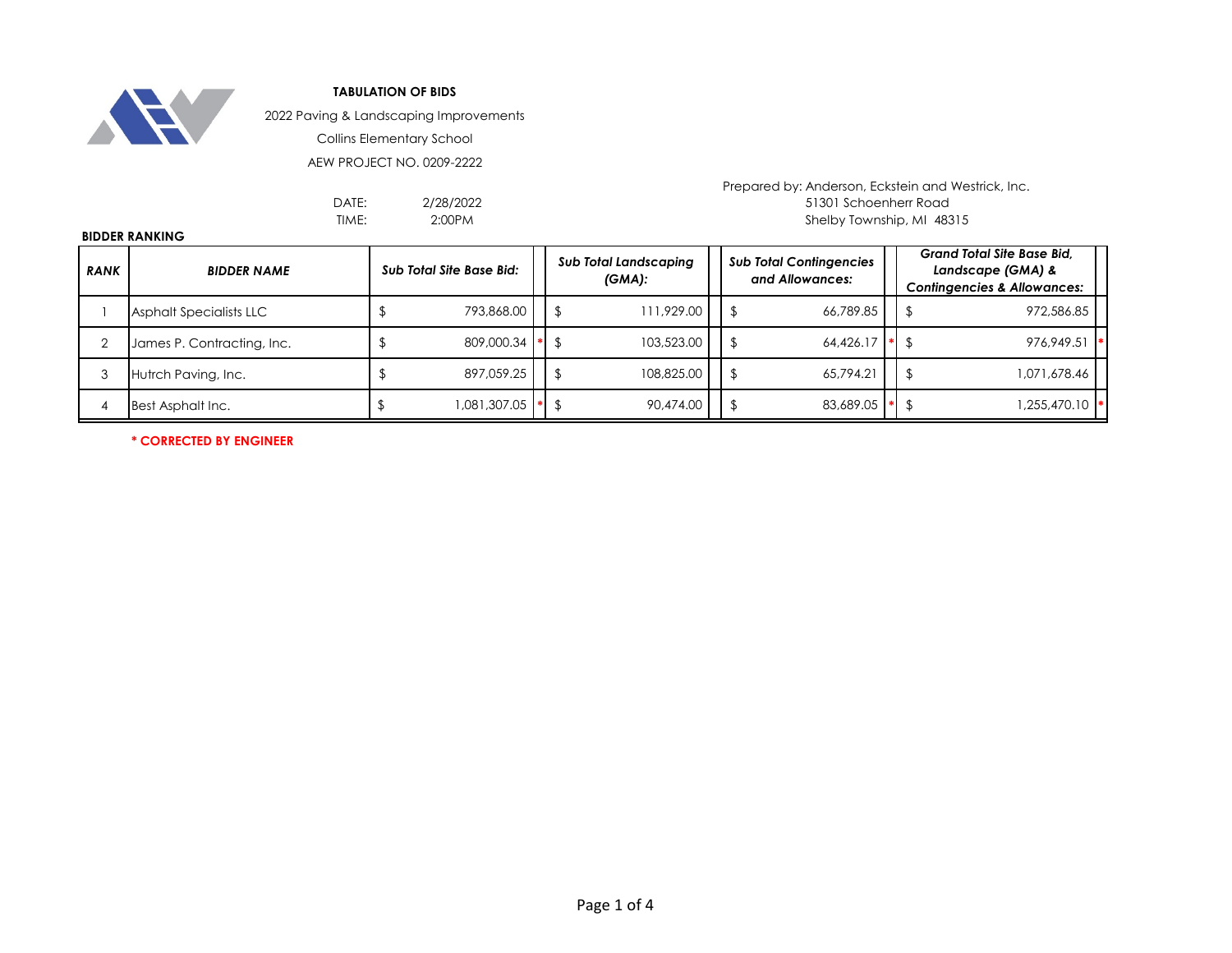

#### **TABULATION OF BIDS** Utica Community Schools

| Item                 | <b>TELESCOPE</b><br>2022 Paving & Landscaping Improvements<br><b>Collins Elementary School</b><br>AEW PROJECT NO. 0209-2222 |                       | Asphalt Specialists LLC<br>1780 E. Highwood<br>Pontiac, MI 48340 |            | James P. Contracting, Inc.<br>672222 Van Dyke<br>Washington, MI 48095 |            | Hutrch Paving, Inc.<br>3000 E. 10 Mile Road<br>Warren, MI 48091 |            | Best Asphalt Inc.<br>6334 N. Beverly Plaza<br>Romulas, MI 48174 |            |            |
|----------------------|-----------------------------------------------------------------------------------------------------------------------------|-----------------------|------------------------------------------------------------------|------------|-----------------------------------------------------------------------|------------|-----------------------------------------------------------------|------------|-----------------------------------------------------------------|------------|------------|
| No.                  | Description                                                                                                                 | Estimated<br>Quantity | Units                                                            | Unit Price | Amount                                                                | Unit Price | Amount                                                          | Unit Price | Amount                                                          | Unit Price | Amount     |
| <b>Site Base Bid</b> |                                                                                                                             |                       |                                                                  |            |                                                                       |            |                                                                 |            |                                                                 |            |            |
| -1.                  | Bonds, Insurance & Mobilization - Max 3%                                                                                    |                       | LS.                                                              | 23,000.00  | 23,000.00                                                             | 26,587.09  | 26,587.09                                                       | 20,000.00  | 20,000.00                                                       | 34,129.55  | 34,129.55  |
| 2.                   | Traffic Control & Maintenance                                                                                               |                       | LS                                                               | 1,000.00   | 1,000.00                                                              | 3,250.00   | 3,250.00                                                        | 5,500.00   | 5,500.00                                                        | 15,000.00  | 15,000.00  |
| 3.                   | <b>GPR Testing</b>                                                                                                          | $\overline{2}$        | Days                                                             | 700.00     | 1,400.00                                                              | 1,485.00   | 2,970.00                                                        | 3,000.00   | 6,000.00                                                        | 1,250.00   | 2,500.00   |
| 4.                   | Pavt, Rem                                                                                                                   | 5,800                 | Syd                                                              | 3.50       | 20,300.00                                                             | 5.25       | 30,450.00                                                       | 4.50       | 26,100.00                                                       | 5.00       | 29,000.00  |
| 5.                   | Curb & Gutter, Rem                                                                                                          | 400                   | Lf                                                               | 7.00       | 2,800.00                                                              | 6.00       | 2,400.00                                                        | 15.00      | 6,000.00                                                        | 7.00       | 2,800.00   |
| 6.                   | Fence, Rem                                                                                                                  | 250                   | Lf                                                               | 7.00       | 1,750.00                                                              | 11.25      | 2,812.50                                                        | 5.00       | 1,250.00                                                        | 5.00       | 1,250.00   |
| 7.                   | Sidewalk, Rem                                                                                                               | 950                   | Syd                                                              | 7.00       | 6,650.00                                                              | 5.60       | 5,320.00                                                        | 18.00      | 17,100.00                                                       | 10.00      | 9,500.00   |
| 8.                   | Dr Structure, Rem                                                                                                           | $\overline{2}$        | Ea                                                               | 1,300.00   | 2,600.00                                                              | 742.00     | 1,484.00                                                        | 1,500.00   | 3,000.00                                                        | 1,000.00   | 2,000.00   |
| 9.                   | Sewer, Rem                                                                                                                  | 185                   | Lf                                                               | 32.00      | 5,920.00                                                              | 21.00      | 3,885.00                                                        | 35.00      | 6,475.00                                                        | 15.00      | 2,775.00   |
| 10.                  | Bulkhead, 12 Inch                                                                                                           |                       | Ea                                                               | 600.00     | 600.00                                                                | 318.00     | 318.00                                                          | 750.00     | 750.00                                                          | 500.00     | 500.00     |
| 11.                  | Bench, Rem                                                                                                                  | $\overline{2}$        | Ea                                                               | 110.00     | 220.00                                                                | 105.00     | 210.00                                                          | 750.00     | 1,500.00                                                        | 100.00     | 200.00     |
| 12.                  | Bike Rack, Rem                                                                                                              |                       | Ea                                                               | 130.00     | 130.00                                                                | 100.00     | 100.00                                                          | 750.00     | 750.00                                                          | 100.00     | 100.00     |
| 13.                  | Dumpster Wall, Rem                                                                                                          | 55                    | Lf                                                               | 22.00      | 1,210.00                                                              | 32.00      | 1,760.00                                                        | 45.00      | 2,475.00                                                        | 25.00      | 1,375.00   |
| 14.                  | Landscape, Rem                                                                                                              |                       | LS                                                               | 500.00     | 500.00                                                                | 980.00     | 980.00                                                          | 15,000.00  | 15,000.00                                                       | 3,500.00   | 3,500.00   |
| 15.                  | Tree, Rem, Less than 12 inch                                                                                                | 18                    | Ea                                                               | 275.00     | 4,950.00                                                              | 424.00     | 7,632.00                                                        | 750.00     | 13,500.00                                                       | 350.00     | 6,300.00   |
| 16.                  | Tree, Rem, 12 inch to 24 inch                                                                                               | 8                     | Ea                                                               | 325.00     | 2,600.00                                                              | 715.00     | 5,720.00                                                        | 1,850.00   | 14,800.00                                                       | 900.00     | 7,200.00   |
| 17.                  | Shed, Relocate                                                                                                              |                       | Ea                                                               | 1,500.00   | 1,500.00                                                              | 11,000.00  | 11,000.00                                                       | 10,000.00  | 10,000.00                                                       | 10,000.00  | 10,000.00  |
| 18.                  | Book House, Rem & Relocate                                                                                                  |                       | Ea                                                               | 500.00     | 500.00                                                                | 730.00     | 730.00                                                          | 10,000.00  | 10,000.00                                                       | 10,000.00  | 10,000.00  |
| 19.                  | Flag Pole, Relocate                                                                                                         |                       | Ea                                                               | 3,200.00   | 3,200.00                                                              | 2,275.00   | 2,275.00                                                        | 3,500.00   | 3,500.00                                                        | 3,000.00   | 3,000.00   |
| 20.                  | Sign, Relocate                                                                                                              |                       | Ea                                                               | 5,000.00   | 5,000.00                                                              | 4,000.00   | 4,000.00                                                        | 550.00     | 550.00                                                          | 5,000.00   | 5,000.00   |
| 21.                  | Swale, Re-Grade                                                                                                             | 254                   | Lf                                                               | 11.00      | 2,794.00                                                              | 8.00       | 2,032.00                                                        | 85.00      | 21,590.00                                                       | 15.00      | 3,810.00   |
| 22.                  | Earthwork, Site                                                                                                             |                       | Ea                                                               | 88,000.00  | 88,000.00                                                             | 63,300.00  | 63,300.00                                                       | 12,500.00  | 12,500.00                                                       | 215,000.00 | 215,000.00 |
| 23.                  | Bio-Cell, Small                                                                                                             | 3                     | Ea                                                               | 650.00     | 1,950.00                                                              | 490.00     | 1,470.00                                                        | 5,500.00   | 16,500.00                                                       | 10,000.00  | 30,000.00  |
| 24.                  | Erosion Control, Inlet Protection, Fabric Drop                                                                              | 9                     | Ea                                                               | 105.00     | 945.00                                                                | 130.00     | 1,170.00                                                        | 125.00     | 1,125.00                                                        | 100.00     | 900.00     |
| 25.                  | Erosion Control, Silt Fence                                                                                                 | 880                   | Ft.                                                              | 2.20       | 1,936.00                                                              | 3.40       | 2,992.00                                                        | 5.00       | 4,400.00                                                        | 2.00       | 1,760.00   |
| 26.                  | Erosion Control, Gravel Access Approach                                                                                     | 2                     | Ea                                                               | 1,500.00   | 3,000.00                                                              | 1,320.00   | 2,640.00                                                        | 2,500.00   | 5,000.00                                                        | 1,500.00   | 3,000.00   |
| 27.                  | Aggregate Base, 21 AA, 6 Inch                                                                                               | 705                   | Syd                                                              | 9.00       | 6,345.00                                                              | 10.00      | 7,050.00                                                        | 10.50      | 7,402.50                                                        | 10.50      | 7,402.50   |
| 28.                  | Aggregate Base, 21 AA, 10 Inch                                                                                              | 6,900                 | Syd                                                              | 13.00      | 89,700.00                                                             | 15.05      | 103,845.00                                                      | 12.75      | 87,975.00                                                       | 16.50      | 113,850.00 |
| 29.                  | HMA, 3E1                                                                                                                    | 760                   | Ton                                                              | 95.00      | 72,200.00                                                             | 90.50      | 68,780.00                                                       | 115.00     | 87,400.00                                                       | 110.00     | 83,600.00  |
| 30.                  | <b>HMA, 5E1</b>                                                                                                             | 760                   | Ton                                                              | 112.00     | 85,120.00                                                             | 101.50     | 77,140.00                                                       | 118.00     | 89,680.00                                                       | 120.00     | 91,200.00  |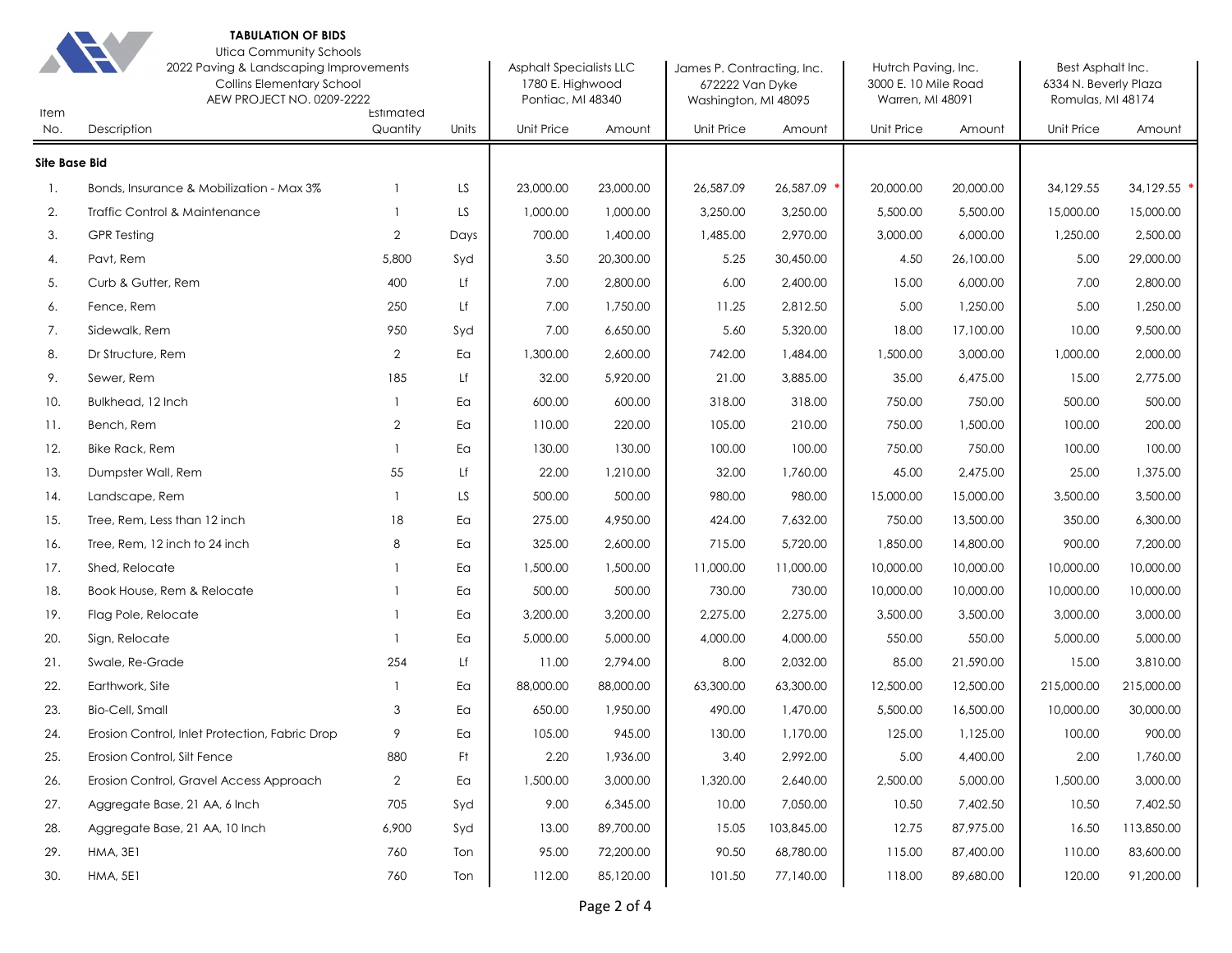

#### **TABULATION OF BIDS** Utica Community Schools

| <b>UNCA COMMUNISMENT OCTIONS</b>       |  |
|----------------------------------------|--|
| 2022 Pavina & Landscapina Improvements |  |

| Item | onda commoniny adhoois<br>2022 Paving & Landscaping Improvements<br><b>Collins Elementary School</b><br>AEW PROJECT NO. 0209-2222 | Estimated                |       | <b>Asphalt Specialists LLC</b><br>1780 E. Highwood<br>Pontiac, MI 48340 |            | James P. Contracting, Inc.<br>672222 Van Dyke<br>Washington, MI 48095 |            | Hutrch Paving, Inc.<br>3000 E. 10 Mile Road<br>Warren, MI 48091 |            | Best Asphalt Inc.<br>6334 N. Beverly Plaza<br>Romulas, MI 48174 |              |
|------|-----------------------------------------------------------------------------------------------------------------------------------|--------------------------|-------|-------------------------------------------------------------------------|------------|-----------------------------------------------------------------------|------------|-----------------------------------------------------------------|------------|-----------------------------------------------------------------|--------------|
| No.  | Description                                                                                                                       | Quantity                 | Units | Unit Price                                                              | Amount     | Unit Price                                                            | Amount     | <b>Unit Price</b>                                               | Amount     | <b>Unit Price</b>                                               | Amount       |
| 31.  | Sidewalk, Conc, 4 inch                                                                                                            | 8,500                    | Sft   | 6.50                                                                    | 55,250.00  | 6.10                                                                  | 51,850.00  | 6.00                                                            | 51,000.00  | 6.25                                                            | 53,125.00    |
| 32.  | Sidewalk Ramp, Conc, 6 inch                                                                                                       | 160                      | Sft   | 18.00                                                                   | 2,880.00   | 11.10                                                                 | 1,776.00   | 8.00                                                            | 1,280.00   | 16.50                                                           | 2,640.00     |
| 33.  | Curb-Face Sidewalk, Conc, 3' Wide                                                                                                 | 2,105                    | Sft   | 17.00                                                                   | 35,785.00  | 14.70                                                                 | 30,943.50  | 25.00                                                           | 52,625.00  | 16.50                                                           | 34,732.50    |
| 34.  | Conc Pav't, Nonreinf, 8 Inch                                                                                                      | 705                      | Syd   | 80.00                                                                   | 56,400.00  | 83.50                                                                 | 58,867.50  | 72.00                                                           | 50,760.00  | 82.00                                                           | 57,810.00    |
| 35.  | Curb & Gutter, Conc, Mountable                                                                                                    | 1,125                    | Lf    | 27.00                                                                   | 30,375.00  | 29.10                                                                 | 32,737.50  | 32.00                                                           | 36,000.00  | 27.00                                                           | 30,375.00    |
| 36.  | Curb & Gutter, Conc, Det F4                                                                                                       | 360                      | Lf    | 27.00                                                                   | 9,720.00   | 29.10                                                                 | 10,476.00  | 38.00                                                           | 13,680.00  | 27.00                                                           | 9,720.00     |
| 37.  | Spillway, Conc                                                                                                                    | 40                       | Lf    | 80.00                                                                   | 3,200.00   | 31.80                                                                 | 1,272.00   | 750.00                                                          | 30,000.00  | 82.00                                                           | 3,280.00     |
| 38.  | Dr. Struct., 4' Dia CB                                                                                                            | 6                        | Ea    | 3,500.00                                                                | 21,000.00  | 4,770.00                                                              | 28,620.00  | 4,500.00                                                        | 27,000.00  | 7,500.00                                                        | 45,000.00    |
| 39.  | Sewer, CL-IV, 12 Inch, Tr Det B                                                                                                   | 347                      | Lf    | 115.00                                                                  | 39,905.00  | 104.00                                                                | 36,088.00  | 80.00                                                           | 27,760.00  | 80.00                                                           | 27,760.00    |
| 40.  | Sewer, CL-IV, 15 Inch, Tr Det B                                                                                                   | 161                      | Lf    | 125.00                                                                  | 20,125.00  | 111.00                                                                | 17,871.00  | 135.00                                                          | 21,735.00  | 95.00                                                           | 15,295.00    |
| 41.  | Sewer, CL-IV, 18 Inch, Tr Det B                                                                                                   | 87                       | Lf    | 145.00                                                                  | 12,615.00  | 122.00                                                                | 10,614.00  | 190.00                                                          | 16,530.00  | 130.00                                                          | 11,310.00    |
| 42.  | Sewer, Tap, 12 Inch                                                                                                               | $\mathbf{1}$             | Ea    | 1,000.00                                                                | 1,000.00   | 795.00                                                                | 795.00     | 750.00                                                          | 750.00     | 100.00                                                          | 100.00       |
| 43.  | Sewer, Tap, 18 Inch                                                                                                               | $\overline{1}$           | Ea    | 1,000.00                                                                | 1,000.00   | 954.00                                                                | 954.00     | 1,250.00                                                        | 1,250.00   | 100.00                                                          | 100.00       |
| 44.  | Underdrain, Subgrade, 6 inch                                                                                                      | 150                      | Lf    | 17.00                                                                   | 2,550.00   | 26.50                                                                 | 3,975.00   | 21.00                                                           | 3,150.00   | 25.00                                                           | 3,750.00     |
| 45.  | Fence, Chain-Link, 4 Foot                                                                                                         | 95                       | Lf    | 65.00                                                                   | 6,175.00   | 80.50                                                                 | 7,647.50   | 45.00                                                           | 4,275.00   | 64.00                                                           | 6,080.00     |
| 46.  | Fence, Gate, 20 foot wide, double                                                                                                 | $\overline{1}$           | Ea    | 4,200.00                                                                | 4,200.00   | 8,640.00                                                              | 8,640.00   | 5,500.00                                                        | 5,500.00   | 4,180.00                                                        | 4,180.00     |
| 47.  | Modular Wall, Conc                                                                                                                | 60                       | Lf    | 215.00                                                                  | 12,900.00  | 379.00                                                                | 22,740.00  | 225.00                                                          | 13,500.00  | 500.00                                                          | 30,000.00    |
| 48.  | <b>HMA Crack Treatment</b>                                                                                                        | 1,000                    | Lf    | 2.25                                                                    | 2,250.00   | 0.95                                                                  | 950.00     | 1.00                                                            | 1,000.00   | 1.00                                                            | 1,000.00     |
| 49.  | Sealcoat                                                                                                                          | 3,105                    | Syd   | 1.60                                                                    | 4,968.00   | 1.15                                                                  | 3,570.75   | 1.35                                                            | 4,191.75   | 1.50                                                            | 4,657.50     |
| 50.  | Bollard, 6 Inch                                                                                                                   | 12                       | Ea    | 550.00                                                                  | 6,600.00   | 665.00                                                                | 7,980.00   | 850.00                                                          | 10,200.00  | 600.00                                                          | 7,200.00     |
| 51.  | Sign, Rem                                                                                                                         | $\overline{2}$           | Ea    | 100.00                                                                  | 200.00     | 53.00                                                                 | 106.00     | 125.00                                                          | 250.00     | 50.00                                                           | 100.00       |
| 52.  | Sign, Type 1A Mod, Single-Sided                                                                                                   | 8                        | Ea    | 300.00                                                                  | 2,400.00   | 400.00                                                                | 3,200.00   | 225.00                                                          | 1,800.00   | 220.00                                                          | 1,760.00     |
| 53.  | Sign, Type 1A Mod, Double-Sided                                                                                                   | 2                        | Ea    | 400.00                                                                  | 800.00     | 477.00                                                                | 954.00     | 250.00                                                          | 500.00     | 275.00                                                          | 550.00       |
| 54.  | Sign, Type 2A Mod, Single-Sided                                                                                                   | 10                       | Ea    | 400.00                                                                  | 4,000.00   | 625.00                                                                | 6,250.00   | 225.00                                                          | 2,250.00   | 385.00                                                          | 3,850.00     |
| 55.  | Sign, Type 2A Mod, Double-Sided                                                                                                   | $\overline{1}$           | Ea    | 550.00                                                                  | 550.00     | 645.00                                                                | 645.00     | 250.00                                                          | 250.00     | 440.00                                                          | 440.00       |
| 56.  | Sign, Type 4A Mod, Single-Sided                                                                                                   | $\overline{4}$           | Ea    | 600.00                                                                  | 2,400.00   | 645.00                                                                | 2,580.00   | 250.00                                                          | 1,000.00   | 605.00                                                          | 2,420.00     |
| 57.  | Sign, Type 4A Mod, Double-Sided                                                                                                   | $\overline{2}$           | Ea    | 650.00                                                                  | 1,300.00   | 730.00                                                                | 1,460.00   | 250.00                                                          | 500.00     | 660.00                                                          | 1,320.00     |
| 58.  | Pav't Markings                                                                                                                    |                          | LS    | 3,500.00                                                                | 3,500.00   | 8,875.00                                                              | 8,875.00   | 5,500.00                                                        | 5,500.00   | 1,100.00                                                        | 1,100.00     |
| 59.  | Cleanup                                                                                                                           |                          | LS.   | 12,000.00                                                               | 12,000.00  | 2,260.00                                                              | 2,260.00   | 15,000.00                                                       | 15,000.00  | 25,000.00                                                       | 25,000.00    |
|      |                                                                                                                                   | Sub Total Site Base Bid: |       |                                                                         | 793,868.00 |                                                                       | 809,000.34 |                                                                 | 897,059.25 |                                                                 | 1,081,307.05 |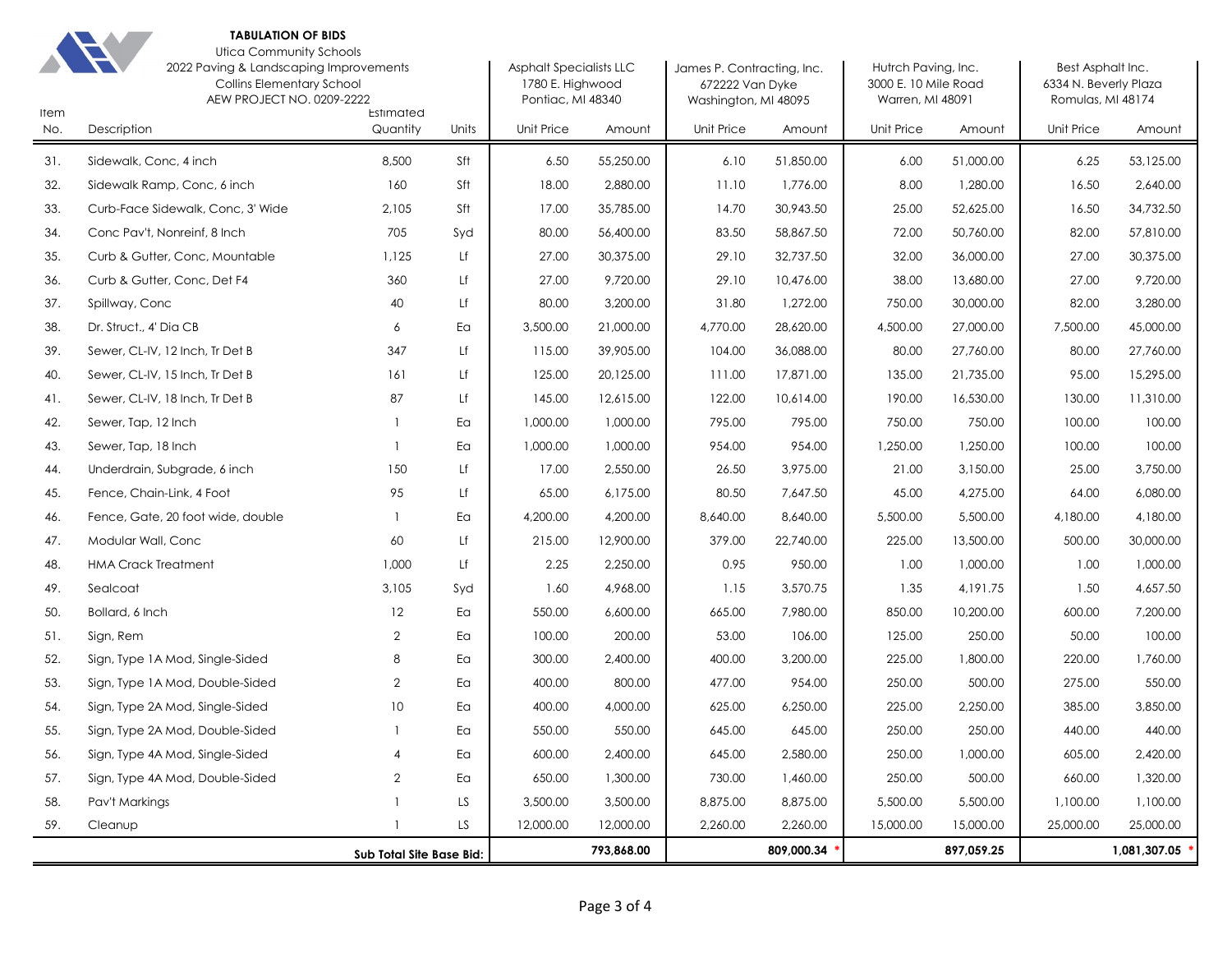

#### **TABULATION OF BIDS** Utica Community Schools

| <b>Item</b> | $\overline{ }$<br>2022 Paving & Landscaping Improvements<br><b>Collins Elementary School</b><br>AEW PROJECT NO. 0209-2222<br>Estimated |                              |       | <b>Asphalt Specialists LLC</b><br>1780 E. Highwood<br>Pontiac, MI 48340 |            | James P. Contracting, Inc.<br>672222 Van Dyke<br>Washington, MI 48095 |             | Hutrch Paving, Inc.<br>3000 E. 10 Mile Road<br>Warren, MI 48091 |              | Best Asphalt Inc.<br>6334 N. Beverly Plaza<br>Romulas, MI 48174 |              |  |
|-------------|----------------------------------------------------------------------------------------------------------------------------------------|------------------------------|-------|-------------------------------------------------------------------------|------------|-----------------------------------------------------------------------|-------------|-----------------------------------------------------------------|--------------|-----------------------------------------------------------------|--------------|--|
| No.         | Description                                                                                                                            | Quantity                     | Units | Unit Price                                                              | Amount     | <b>Unit Price</b>                                                     | Amount      | Unit Price                                                      | Amount       | Unit Price                                                      | Amount       |  |
|             | Landscaping (GMA)                                                                                                                      |                              |       |                                                                         |            |                                                                       |             |                                                                 |              |                                                                 |              |  |
| 60.         | Sodded Lawn                                                                                                                            | 1,000                        | Syd   | 9.00                                                                    | 9,000.00   | 9.50                                                                  | 9,500.00    | 12.00                                                           | 12,000.00    | 7.00                                                            | 7,000.00     |  |
| 61.         | <b>Bio-Retention Seed</b>                                                                                                              | 500                          | Syd   | 7.50                                                                    | 3,750.00   | 3.70                                                                  | 1,850.00    | 10.00                                                           | 5,000.00     | 3.75                                                            | 1,875.00     |  |
| 62.         | Serviceberry, 8' ht                                                                                                                    | 15                           | Ea    | 625.00                                                                  | 9,375.00   | 730.00                                                                | 10,950.00   | 600.00                                                          | 9,000.00     | 750.00                                                          | 11,250.00    |  |
| 63.         | Red Sunset Maple, 2.5" cal.                                                                                                            | 14                           | Ea    | 800.00                                                                  | 11,200.00  | 830.00                                                                | 11,620.00   | 740.00                                                          | 10,360.00    | 850.00                                                          | 11,900.00    |  |
| 64.         | Frontier Elem, 2.5" cal.                                                                                                               | 9                            | Ea    | 725.00                                                                  | 6,525.00   | 830.00                                                                | 7,470.00    | 900.00                                                          | 8,100.00     | 850.00                                                          | 7,650.00     |  |
| 65.         | Walker's Low Catmint, 2 gal.                                                                                                           | 88                           | Ea    | 35.00                                                                   | 3,080.00   | 26.00                                                                 | 2,288.00    | 25.00                                                           | 2,200.00     | 27.00                                                           | 2,376.00     |  |
| 66.         | Hemlin Dwarf Fountain Grass, 24"                                                                                                       | 102                          | Ea    | 55.00                                                                   | 5,610.00   | 45.00                                                                 | 4,590.00    | 85.00                                                           | 8,670.00     | 47.00                                                           | 4,794.00     |  |
| 67.         | Anthony Waterer Spirea, 24" Ht.                                                                                                        | 102                          | Ea    | 72.00                                                                   | 7,344.00   | 45.00                                                                 | 4,590.00    | 70.00                                                           | 7,140.00     | 47.00                                                           | 4,794.00     |  |
| 68.         | Aluminum Edging                                                                                                                        | 60                           | Lf    | 17.00                                                                   | 1,020.00   | 15.00                                                                 | 900.00      | 8.00                                                            | 480.00       | 15.00                                                           | 900.00       |  |
| 69.         | <b>Shredded Bark Mulch</b>                                                                                                             | 20                           | Cyd   | 90.00                                                                   | 1,800.00   | 85.00                                                                 | 1,700.00    | 100.00                                                          | 2,000.00     | 88.00                                                           | 1,760.00     |  |
| 70.         | Irrigation System                                                                                                                      |                              | LS    | 26,000.00                                                               | 26,000.00  | 26,300.00                                                             | 26,300.00   | 15,000.00                                                       | 15,000.00    | 19,500.00                                                       | 19,500.00    |  |
| 71.         | Topsoil                                                                                                                                | 275                          | Cyd   | 45.00                                                                   | 12,375.00  | 48.00                                                                 | 13,200.00   | 35.00                                                           | 9,625.00     | 30.00                                                           | 8,250.00     |  |
| 72.         | Seeded Lawn                                                                                                                            | 1,000                        | Syd   | 4.50                                                                    | 4,500.00   | 2.65                                                                  | 2,650.00    | 10.00                                                           | 10,000.00    | 2.75                                                            | 2,750.00     |  |
| 73.         | Plant Mix                                                                                                                              | 65                           | Cyd   | 100.00                                                                  | 6,500.00   | 58.00                                                                 | 3,770.00    | 45.00                                                           | 2,925.00     | 60.00                                                           | 3,900.00     |  |
| 74.         | Cobbles on Filter Fabric                                                                                                               | 3                            | Cyd   | 550.00                                                                  | 1,650.00   | 120.00                                                                | 360.00      | 275.00                                                          | 825.00       | 125.00                                                          | 375.00       |  |
| 75.         | <b>Bike rack</b>                                                                                                                       |                              | Ea    | 2,200.00                                                                | 2,200.00   | 1,785.00                                                              | 1,785.00    | 5,500.00                                                        | 5,500.00     | 1,400.00                                                        | 1,400.00     |  |
|             |                                                                                                                                        | Sub Total Landscaping (GMA): |       |                                                                         | 111,929.00 |                                                                       | 103,523.00  |                                                                 | 108,825.00   |                                                                 | 90,474.00    |  |
|             | <b>Contingencies and Allowances</b>                                                                                                    |                              |       |                                                                         |            |                                                                       |             |                                                                 |              |                                                                 |              |  |
| 76.         | Subgrade Undercutting, Type II, Allowance                                                                                              | 300                          | Cyd   | 65.00                                                                   | 19,500.00  | 56.00                                                                 | 16,800.00   | 45.00                                                           | 13,500.00    | 77.00                                                           | 23,100.00    |  |
| 77.         | Contingency - 5%                                                                                                                       |                              | Dlr   |                                                                         | 45,289.85  |                                                                       | 45,626.17 ' |                                                                 | 50,294.21    |                                                                 | 58,589.05    |  |
| 78.         | Permitting Allowance                                                                                                                   |                              | Dlr   | 2,000.00                                                                | 2,000.00   | 2,000.00                                                              | 2,000.00    | 2,000.00                                                        | 2,000.00     | 2,000.00                                                        | 2,000.00     |  |
|             | <b>Sub Total Contingencies and Allowances:</b>                                                                                         |                              |       |                                                                         | 66,789.85  |                                                                       | 64,426.17   |                                                                 | 65,794.21    |                                                                 | 83,689.05    |  |
|             | Grand Total Site Base Bid, Landscape (GMA) & Contingencies & Allowances: S                                                             |                              |       |                                                                         | 972,586.85 | -S                                                                    | 976,949.51  | -S                                                              | 1,071,678.46 | \$.                                                             | 1,255,470.10 |  |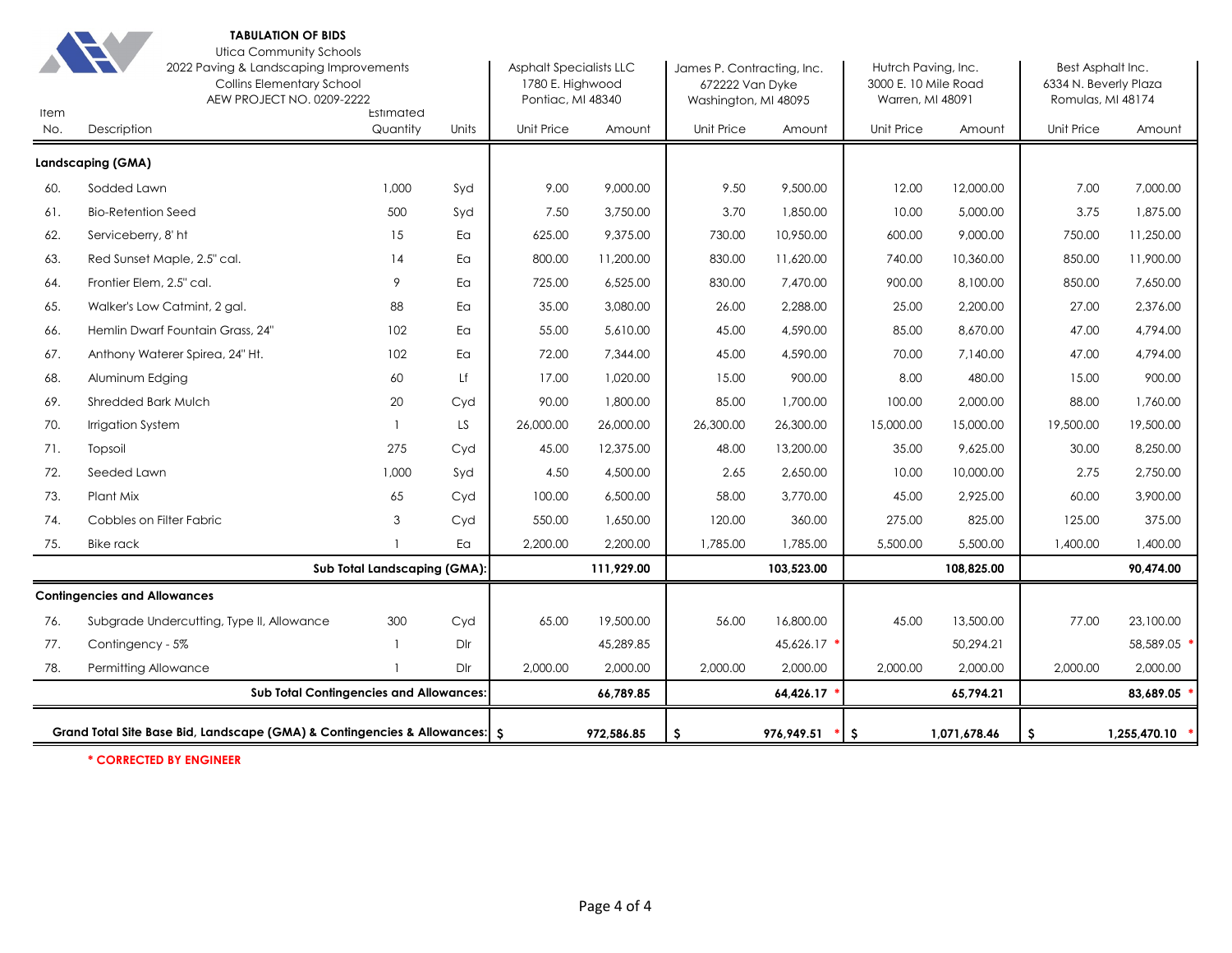

2022 PAVING AND LANDSCAPING IMPROVEMENTS

UTICA HIGH SCHOOL TENNIS COURTS

AEW PROJECT NO. 0209-4622

2/28/2022 2:00 PM

TIME:

Prepared by: Anderson, Eckstein and Westrick, Inc.

51301 Schoenherr Road DATE: Shelby Township, MI 48315

#### **BIDDER RANKING**

| <b>RANK</b> | <b>BIDDER NAME</b>             | <b>Sub Total Site Base Bid:</b> |  |            |  |                  |  |              |  |  |  |  |  |  |  | <b>Sub Total Landscaping (GMA)</b><br>Bid: |  | <b>Sub Total Contingencies &amp;</b><br>Allowances: |  | <b>Grand Total Site Base Bid.</b><br>Landscape (GMA) &<br><b>Contingencies &amp; Allowances:</b> |  |
|-------------|--------------------------------|---------------------------------|--|------------|--|------------------|--|--------------|--|--|--|--|--|--|--|--------------------------------------------|--|-----------------------------------------------------|--|--------------------------------------------------------------------------------------------------|--|
|             | James P. Contracting, Inc.     | $956,044.35$ $\bullet$          |  | 114,436.25 |  | $64.674.03$ * \$ |  | ,135,154.63  |  |  |  |  |  |  |  |                                            |  |                                                     |  |                                                                                                  |  |
|             | <b>Asphalt Specialists LLC</b> | $979.769.63$ * \$               |  | 126,575.00 |  | $67.067.23$ * \$ |  | 1,173,411.86 |  |  |  |  |  |  |  |                                            |  |                                                     |  |                                                                                                  |  |
|             | Hutch Paving, Inc.             | 997,369.50                      |  | 146,527.50 |  | 65,944.85        |  | 85.188,909,  |  |  |  |  |  |  |  |                                            |  |                                                     |  |                                                                                                  |  |
|             | Best Asphalt Inc.              | 1,093,315.86                    |  | 123,521.25 |  | 74.391.86 * \$   |  | 291,228.97   |  |  |  |  |  |  |  |                                            |  |                                                     |  |                                                                                                  |  |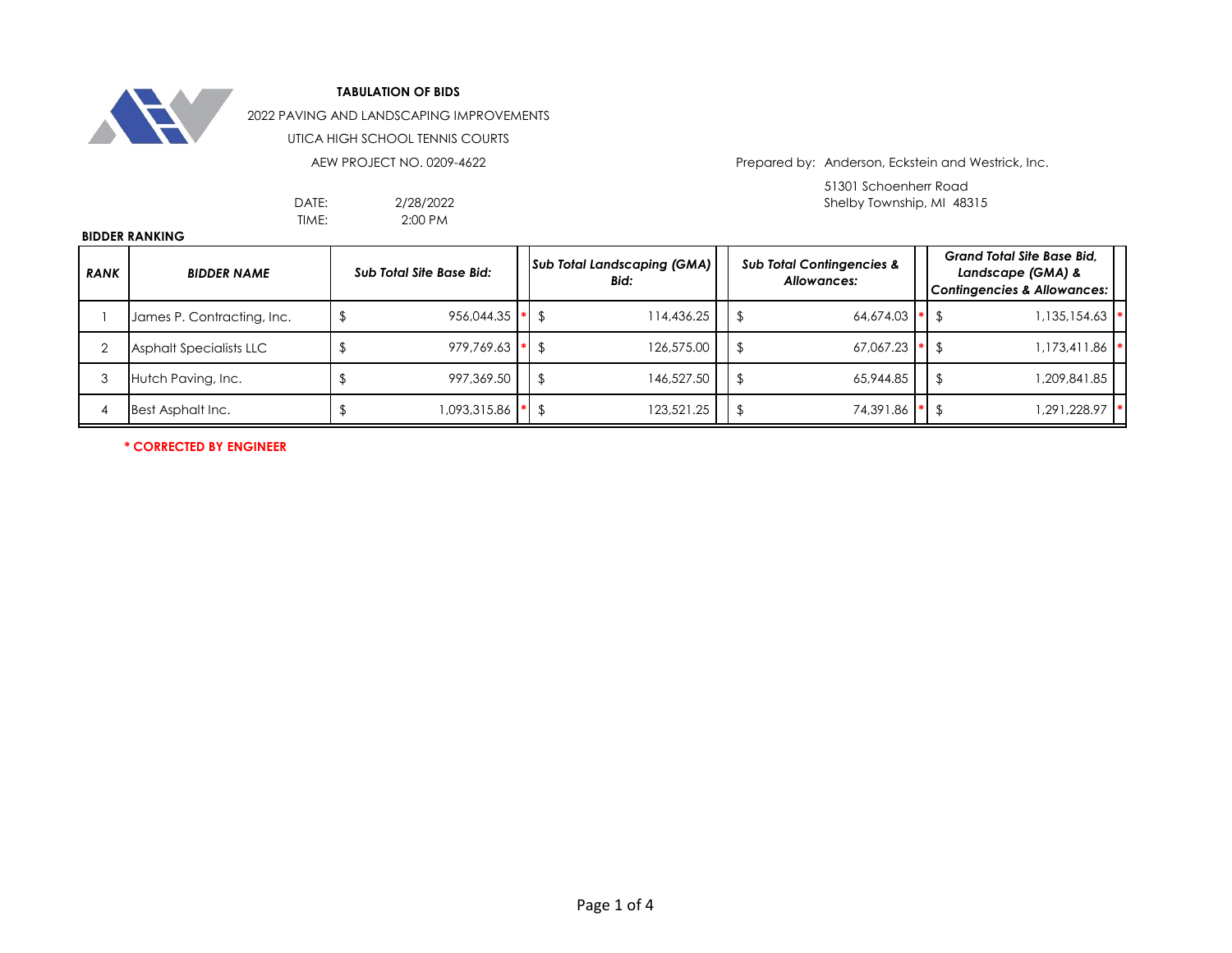

| Item                 | A FI<br>UIICA COMMUNII Y SCHOOLS<br>2022 PAVING AND LANDSCAPING IMPROVEMENTS<br>UTICA HIGH SCHOOL TENNIS COURTS<br>AEW PROJECT NO. 0209-4622 |                       | James P. Contracting, Inc.<br>672222 Van Dyke<br>Washington, MI 48095 |            | <b>Asphalt Specialists LLC</b><br>1780 E. Highwood<br>Pontiac, MI 48340 |            | Hutch Paving, Inc.<br>3000 E. 10 Mile Road<br>Warren, MI 48091 |            | Best Asphalt Inc.<br>6334 N. Beverly Plaza<br>Romulus, MI 48174 |            |             |
|----------------------|----------------------------------------------------------------------------------------------------------------------------------------------|-----------------------|-----------------------------------------------------------------------|------------|-------------------------------------------------------------------------|------------|----------------------------------------------------------------|------------|-----------------------------------------------------------------|------------|-------------|
| No.                  | Description                                                                                                                                  | Estimated<br>Quantity | Units                                                                 | Unit Price | Amount                                                                  | Unit Price | Amount                                                         | Unit Price | Amount                                                          | Unit Price | Amount      |
| <b>Site Base Bid</b> |                                                                                                                                              |                       |                                                                       |            |                                                                         |            |                                                                |            |                                                                 |            |             |
| -1.                  | Bonds, Insurance & Mobilization - Max 3%                                                                                                     |                       | LS.                                                                   | 31,179.05  | 31,179.05                                                               | 32,223.63  | 32,223.63                                                      | 20,000.00  | 20,000.00                                                       | 35,441.86  | 35,441.86 ' |
| 2.                   | Traffic Control & Maintenance                                                                                                                | $\mathbf{1}$          | LS.                                                                   | 2,275.00   | 2,275.00                                                                | 1,000.00   | 1,000.00                                                       | 5,000.00   | 5,000.00                                                        | 6,500.00   | 6,500.00    |
| 3.                   | <b>GPR Testing</b>                                                                                                                           | $\mathbf{1}$          | Days                                                                  | 1,485.00   | 1,485.00                                                                | 700.00     | 700.00                                                         | 3,200,00   | 3,200.00                                                        | 1,250.00   | 1,250.00    |
| 4.                   | Handrail, Rem                                                                                                                                |                       | LS.                                                                   | 450.00     | 450.00                                                                  | 800.00     | 800.00                                                         | 2,500.00   | 2,500.00                                                        | 1,000.00   | 1,000.00    |
| 5.                   | <b>Building, Rem</b>                                                                                                                         |                       | LS                                                                    | 4,000.00   | 4,000.00                                                                | 4,000.00   | 4,000.00                                                       | 10,000.00  | 10,000.00                                                       | 1,000.00   | 1,000.00    |
| 6.                   | Shed, Relocate                                                                                                                               | $\overline{1}$        | LS                                                                    | 11,000.00  | 11,000.00                                                               | 1,500.00   | 1,500.00                                                       | 7,500.00   | 7,500.00                                                        | 8,000.00   | 8,000.00    |
| 7.                   | Pavt, Rem                                                                                                                                    | 5,580                 | Syd                                                                   | 6.30       | 35,154.00                                                               | 8.00       | 44,640.00                                                      | 6.50       | 36,270.00                                                       | 5.00       | 27,900.00   |
| 8.                   | Dr. Struct., Rem                                                                                                                             | $\overline{4}$        | Ea                                                                    | 750.00     | 3,000.00                                                                | 1,300.00   | 5,200.00                                                       | 1,500.00   | 6,000.00                                                        | 1,000.00   | 4,000.00    |
| 9.                   | Sewer, Rem, Less than 12 Inch                                                                                                                | 205                   | Lf                                                                    | 21.00      | 4,305.00                                                                | 32.00      | 6,560.00                                                       | 35.00      | 7,175.00                                                        | 15.00      | 3,075.00    |
| 10.                  | Curb & Gutter, Rem                                                                                                                           | 165                   | Lf                                                                    | 7.00       | 1,155.00                                                                | 9.00       | 1,485.00                                                       | 15.00      | 2,475.00                                                        | 7.00       | 1,155.00    |
| 11.                  | Tennis Net & Posts, Rem                                                                                                                      | 6                     | Ea                                                                    | 610.00     | 3,660.00                                                                | 200.00     | 1,200.00                                                       | 3,500.00   | 21,000.00                                                       | 850.00     | 5,100.00    |
| 12.                  | Fence, Rem                                                                                                                                   | 1,200                 | Lf                                                                    | 8.45       | 10,140.00                                                               | 16.00      | 19,200.00                                                      | 10.00      | 12,000.00                                                       | 5.00       | 6,000.00    |
| 13.                  | Parking Block, Rem                                                                                                                           | -1                    | LS.                                                                   | 400.00     | 400.00                                                                  | 800.00     | 800.00                                                         | 2,500.00   | 2,500.00                                                        | 500.00     | 500.00      |
| 14.                  | Tree, Rem, Less than 12 Inch                                                                                                                 |                       | Ea                                                                    | 535.00     | 535.00                                                                  | 275.00     | 275.00                                                         | 550.00     | 550.00                                                          | 350.00     | 350.00      |
| 15.                  | Electrical Box, Rem & Relocate                                                                                                               | $\mathbf{1}$          | LS                                                                    | 1,100.00   | 1,100.00                                                                | 2,700.00   | 2,700.00                                                       | 2,500.00   | 2,500.00                                                        | 1,000.00   | 1,000.00    |
| 16.                  | Earthwork, Site                                                                                                                              | -1                    | Ea                                                                    | 44,075.00  | 44,075.00                                                               | 60,000.00  | 60,000.00                                                      | 25,000.00  | 25,000.00                                                       | 150,000.00 | 150,000.00  |
| 17.                  | Erosion Control, Inlet Protection, Fabric Drop                                                                                               | 9                     | Ea                                                                    | 135.00     | 1,215.00                                                                | 110.00     | 990.00                                                         | 125.00     | 1,125.00                                                        | 100.00     | 900.00      |
| 18.                  | Erosion Control, Silt Fence                                                                                                                  | 380                   | Ft                                                                    | 4.00       | 1,520.00                                                                | 2.75       | 1,045.00                                                       | 5.00       | 1,900.00                                                        | 2.00       | 760.00      |
| 19.                  | Erosion Control, Gravel Access Approach                                                                                                      | $\mathbf{1}$          | Ea                                                                    | 1,075.00   | 1,075.00                                                                | 1,500.00   | 1,500.00                                                       | 2,500.00   | 2,500.00                                                        | 1,500.00   | 1,500.00    |
| 20.                  | Aggregate Base, 21 AA, 6 Inch                                                                                                                | 385                   | Syd                                                                   | 13.15      | 5,062.75                                                                | 11.00      | 4,235.00                                                       | 11.50      | 4,427.50                                                        | 12.00      | 4,620.00    |
| 21.                  | Aggregate Base, 21 AA, 8 Inch                                                                                                                | 4,600                 | Syd                                                                   | 14.80      | 68,080.00                                                               | 12.00      | 55,200.00                                                      | 12.75      | 58,650.00                                                       | 15.00      | 69,000.00   |
| 22.                  | Aggregate Base, 21 AA, 10 Inch                                                                                                               | 580                   | Syd                                                                   | 17.30      | 10,034.00                                                               | 14.00      | 8,120.00                                                       | 14.00      | 8,120.00                                                        | 17.00      | 9,860.00    |
| 23.                  | HMA, 13A, Tennis                                                                                                                             | 510                   | Ton                                                                   | 135.50     | 69,105.00                                                               | 125.00     | 63,750.00                                                      | 200.00     | 102,000.00                                                      | 155.00     | 79,050.00   |
| 24.                  | HMA, 36A, Tennis                                                                                                                             | 510                   | Ton                                                                   | 213.90     | 109,089.00                                                              | 220.00     | 112,200.00                                                     | 250.00     | 127,500.00                                                      | 260.00     | 132,600.00  |
| 25.                  | <b>HMA, 3E1</b>                                                                                                                              | 65                    | Ton                                                                   | 104.45     | 6,789.25                                                                | 110.00     | 7,150.00                                                       | 175.00     | 11,375.00                                                       | 110.00     | 7,150.00    |
| 26.                  | <b>HMA, 5E1</b>                                                                                                                              | 65                    | Ton                                                                   | 115.40     | 7,501.00                                                                | 120.00     | 7,800.00                                                       | 175.00     | 11,375.00                                                       | 120.00     | 7,800.00    |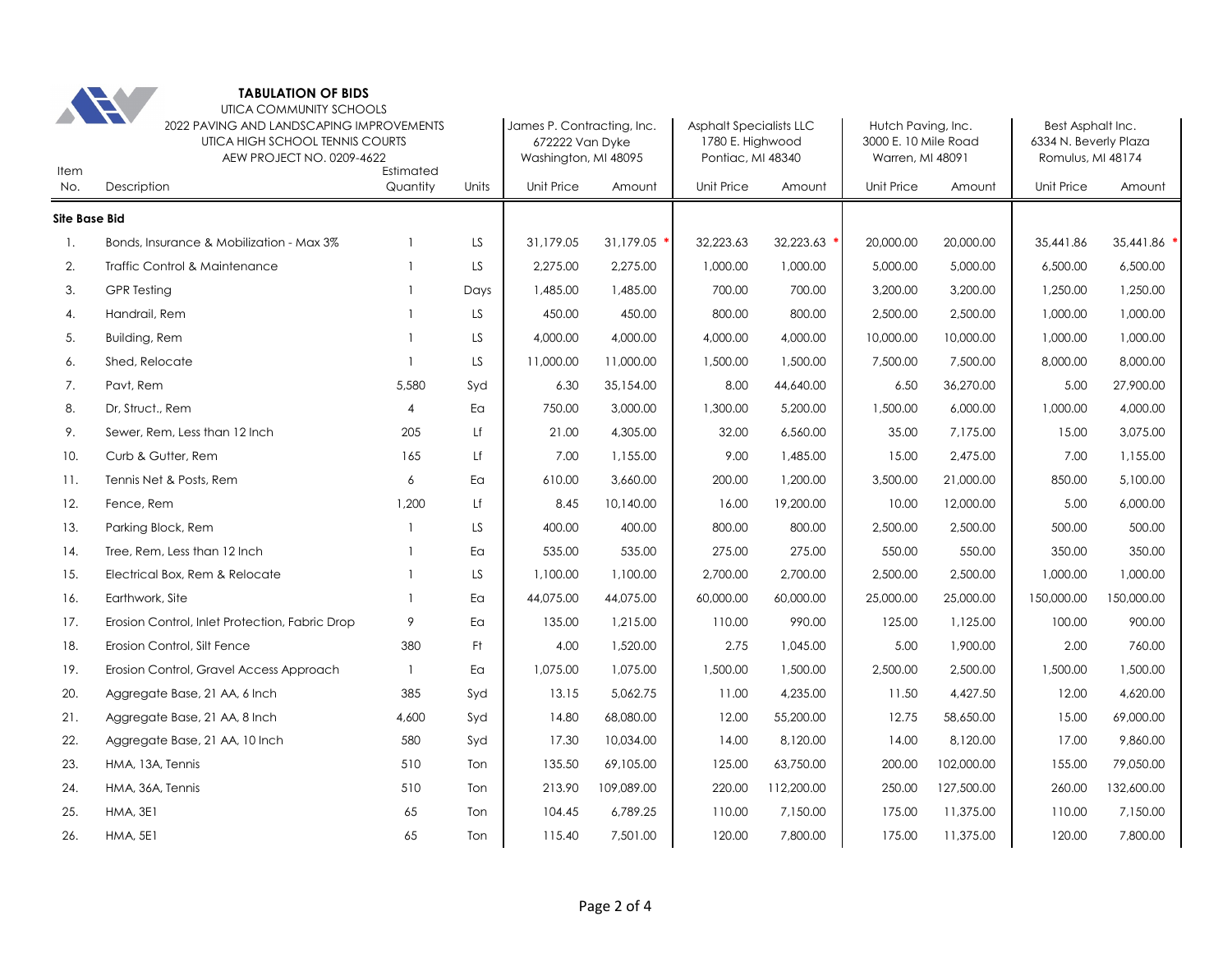

| Item | <b>TEV</b><br>01107 \ 0011\11\101 \11   001 100 LJ<br>2022 PAVING AND LANDSCAPING IMPROVEMENTS<br>UTICA HIGH SCHOOL TENNIS COURTS<br>AEW PROJECT NO. 0209-4622 | Estimated                |       | James P. Contracting, Inc.<br>672222 Van Dyke<br>Washington, MI 48095 |            | <b>Asphalt Specialists LLC</b><br>1780 E. Highwood<br>Pontiac, MI 48340 |            | Hutch Paving, Inc.<br>3000 E. 10 Mile Road<br>Warren, MI 48091 |            | Best Asphalt Inc.<br>6334 N. Beverly Plaza<br>Romulus, MI 48174 |              |  |
|------|----------------------------------------------------------------------------------------------------------------------------------------------------------------|--------------------------|-------|-----------------------------------------------------------------------|------------|-------------------------------------------------------------------------|------------|----------------------------------------------------------------|------------|-----------------------------------------------------------------|--------------|--|
| No.  | Description                                                                                                                                                    | Quantity                 | Units | Unit Price                                                            | Amount     | Unit Price                                                              | Amount     | <b>Unit Price</b>                                              | Amount     | <b>Unit Price</b>                                               | Amount       |  |
| 27.  | Paving Interlayer Fabric                                                                                                                                       | 4,600                    | Syd   | 4.45                                                                  | 20,470.00  | 5.00                                                                    | 23,000.00  | 15.00                                                          | 69,000.00  | 5.00                                                            | 23,000.00    |  |
| 28.  | Curb-Face Walk, Conc, 3' Wide                                                                                                                                  | 750                      | Sft   | 15.00                                                                 | 11,250.00  | 17.00                                                                   | 12,750.00  | 21.00                                                          | 15,750.00  | 16.50                                                           | 12,375.00    |  |
| 29.  | Sidewalk, Conc, 4 inch                                                                                                                                         | 12,100                   | Sft   | 7.30                                                                  | 88,330.00  | 7.00                                                                    | 84,700.00  | 6.00                                                           | 72,600.00  | 6.25                                                            | 75,625.00    |  |
| 30.  | Conc. Pav't, 8 inch                                                                                                                                            | 385                      | Syd   | 91.60                                                                 | 35,266.00  | 85.00                                                                   | 32,725.00  | 72.00                                                          | 27,720.00  | 82.00                                                           | 31,570.00    |  |
| 31.  | Curb & Gutter, Conc., Det F4                                                                                                                                   | 54                       | LF    | 51.25                                                                 | 2,767.50   | 85.00                                                                   | 4,590.00   | 38.00                                                          | 2,052.00   | 27.00                                                           | 1,458.00     |  |
| 32.  | Dr, Struc., 4' Dia.                                                                                                                                            | 3                        | Ea    | 5,900.00                                                              | 17,700.00  | 3,500.00                                                                | 10,500.00  | 4,500.00                                                       | 13,500.00  | 7,500.00                                                        | 22,500.00    |  |
| 33.  | Dr, Struc., 2' Dia, Nyloplast                                                                                                                                  | 6                        | Ea    | 3,750.00                                                              | 22,500.00  | 3,600.00                                                                | 21,600.00  | 4,500.00                                                       | 27,000.00  | 4,500.00                                                        | 27,000.00    |  |
| 34.  | Sewer, HDPE N-12, 6 inch, Tr Det B                                                                                                                             | 20                       | Lf    | 72.90                                                                 | 1,458.00   | 78.00                                                                   | 1,560.00   | 65.00                                                          | 1,300.00   | 46.00                                                           | 920.00       |  |
| 35.  | Sewer, HDPE N-12, 8 inch, Tr Det B                                                                                                                             | 331                      | Lf    | 78.25                                                                 | 25,900.75  | 80.00                                                                   | 26,480.00  | 75.00                                                          | 24,825.00  | 49.00                                                           | 16,219.00    |  |
| 36.  | Sewer, HDPE N-12, 12 inch, Tr Det B                                                                                                                            | 189                      | Lf    | 81.45                                                                 | 15,394.05  | 85.00                                                                   | 16,065.00  | 85.00                                                          | 16,065.00  | 74.00                                                           | 13,986.00    |  |
| 37.  | Sewer, CL-IV, 12 inch                                                                                                                                          | 118                      | Lf    | 105.00                                                                | 12,390.00  | 87.00                                                                   | 10,266.00  | 90.00                                                          | 10,620.00  | 80.00                                                           | 9,440.00     |  |
| 38.  | Sewer, CL-IV, 15 inch                                                                                                                                          | 155                      | Lf    | 112.50                                                                | 17,437.50  | 160.00                                                                  | 24,800.00  | 145.00                                                         | 22,475.00  | 95.00                                                           | 14,725.00    |  |
| 39.  | Sewer, Tap, 15 inch                                                                                                                                            |                          | Ea    | 964.50                                                                | 964.50     | 1,000.00                                                                | 1,000.00   | 750.00                                                         | 750.00     | 100.00                                                          | 100.00       |  |
| 40.  | Sewer, Cleanout                                                                                                                                                | $\overline{2}$           | LS    | 1,070.00                                                              | 2,140.00   | 4,100.00                                                                | 8,200.00   | 1,500.00                                                       | 3,000.00   | 300.00                                                          | 600.00       |  |
| 41.  | Gate, Chain-Link, 4 foot                                                                                                                                       | 5                        | Ea    | 2,400.00                                                              | 12,000.00  | 2,200.00                                                                | 11,000.00  | 2,500.00                                                       | 12,500.00  | 2,200.00                                                        | 11,000.00    |  |
| 42.  | Fence, Chain-Link, Transition                                                                                                                                  | 240                      | Lf    | 130.00                                                                | 31,200.00  | 100.00                                                                  | 24,000.00  | 60.00                                                          | 14,400.00  | 95.00                                                           | 22,800.00    |  |
| 43.  | Fence, Chain-Link, 12 Foot                                                                                                                                     | 688                      | Lf    | 125.00                                                                | 86,000.00  | 120.00                                                                  | 82,560.00  | 45.00                                                          | 30,960.00  | 118.00                                                          | 81,184.00    |  |
| 44.  | Fence, Chain-Link, 4 Foot                                                                                                                                      | 216                      | Lf    | 112.00                                                                | 24,192.00  | 75.00                                                                   | 16,200.00  | 35.00                                                          | 7,560.00   | 77.00                                                           | 16,632.00    |  |
| 45.  | Handrail                                                                                                                                                       | 80                       | LF    | 165.00                                                                | 13,200.00  | 110.00                                                                  | 8,800.00   | 75.00                                                          | 6,000.00   | 550.00                                                          | 44,000.00    |  |
| 46.  | Surface, Tennis Court                                                                                                                                          | 6                        | Ea    | 5,895.00                                                              | 35,370.00  | 6,000.00                                                                | 36,000.00  | 6,700.00                                                       | 40,200.00  | 6,000.00                                                        | 36,000.00    |  |
| 47.  | Pav't Markings, Tennis Courts                                                                                                                                  | 6                        | Ea    | 485.00                                                                | 2,910.00   | 500.00                                                                  | 3,000.00   | 750.00                                                         | 4,500.00   | 500.00                                                          | 3,000.00     |  |
| 48.  | Tennis Net & Posts                                                                                                                                             | 6                        | Ea    | 3,110.00                                                              | 18,660.00  | 3,200.00                                                                | 19,200.00  | 3,200.00                                                       | 19,200.00  | 3,200.00                                                        | 19,200.00    |  |
| 49.  | Sign, Type 2A Mod., Single-Sided                                                                                                                               | $\overline{2}$           | Ea    | 630.00                                                                | 1,260.00   | 500.00                                                                  | 1,000.00   | 125.00                                                         | 250.00     | 385.00                                                          | 770.00       |  |
| 50.  | Bleacher                                                                                                                                                       | 8                        | Ea    | 2,560.00                                                              | 20,480.00  | 5,000.00                                                                | 40,000.00  | 5,500.00                                                       | 44,000.00  | 2,900.00                                                        | 23,200.00    |  |
| 51.  | Pav't Markings                                                                                                                                                 |                          | LS    | 1,020.00                                                              | 1,020.00   | 500.00                                                                  | 500.00     | 3,500.00                                                       | 3,500.00   | 500.00                                                          | 500.00       |  |
| 52.  | Cleanup                                                                                                                                                        |                          | LS    | 2,400.00                                                              | 2,400.00   | 15,000.00                                                               | 15,000.00  | 15,000.00                                                      | 15,000.00  | 20,000.00                                                       | 20,000.00    |  |
|      |                                                                                                                                                                | Sub Total Site Base Bid: |       |                                                                       | 956,044.35 |                                                                         | 979,769.63 |                                                                | 997,369.50 |                                                                 | 1,093,315.86 |  |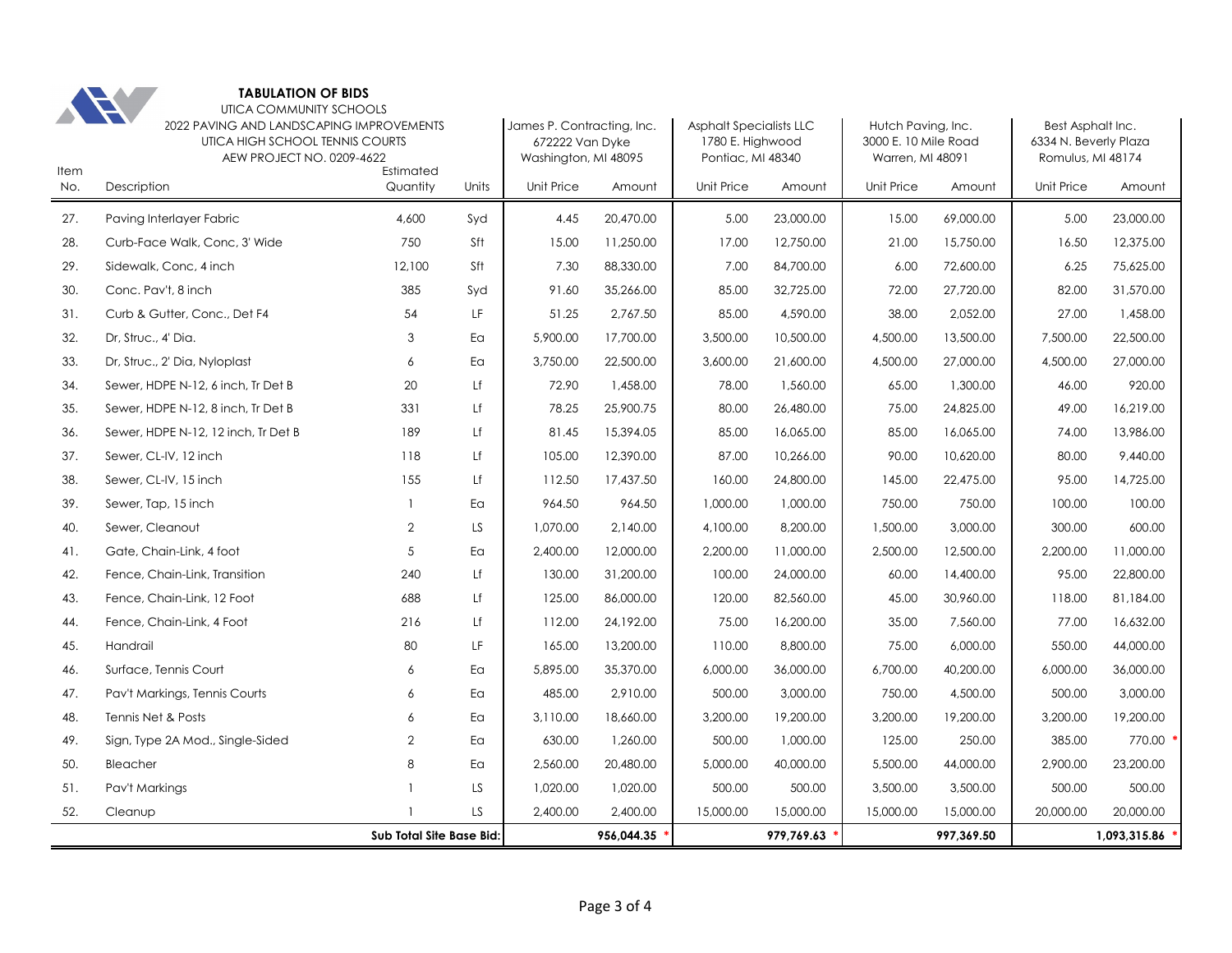

|             | Grand Total Site Base Bid, Landscape (GMA) & Contingencies & Allowances: S                                               |                                  |          |                                                       | 1.135.154.63               | -\$                                                        | 1,173,411.86 | \$.                                                    | 1,209,841.85 | \$.                                        | 1,291,228.97 * |  |
|-------------|--------------------------------------------------------------------------------------------------------------------------|----------------------------------|----------|-------------------------------------------------------|----------------------------|------------------------------------------------------------|--------------|--------------------------------------------------------|--------------|--------------------------------------------|----------------|--|
|             | <b>Sub Total Contingencies &amp; Allowances:</b>                                                                         |                                  |          |                                                       | 64,674.03                  |                                                            | 67,067.23    |                                                        | 65,944.85    |                                            | 74,391.86      |  |
| 3.          | Permitting Allowance                                                                                                     | Dlr                              | 2,000.00 | 2,000.00                                              | 2,000.00                   | 2,000.00                                                   | 2,000.00     | 2,000.00                                               | 2,000.00     | 2,000.00                                   |                |  |
| 2.          | Contingency, 5% of Base Bid                                                                                              | $\mathbf{1}$                     | Dlr      |                                                       | 53,524.03                  |                                                            | 55.317.23    |                                                        | 57.194.85    |                                            | 60.841.86      |  |
| 1.          | Subgrade Undercutting, Type II, Allowance                                                                                | 150                              | Cyd      | 61.00                                                 | 9.150.00                   | 65.00                                                      | 9,750.00     | 45.00                                                  | 6,750.00     | 77.00                                      | 11,550.00      |  |
|             | <b>Contingencies and Allowances</b>                                                                                      |                                  |          |                                                       |                            |                                                            |              |                                                        |              |                                            |                |  |
|             |                                                                                                                          | Sub Total Landscaping (GMA) Bid: |          |                                                       | 114,436.25                 |                                                            | 126.575.00   |                                                        | 146.527.50   |                                            | 123,521.25     |  |
| 63.         | Landscape Maintenance and Warranty, 1<br>$Y \in \cap$ r                                                                  |                                  | LS       | 7,500.00                                              | 7,500.00                   | 7,500.00                                                   | 7,500.00     | 10,000.00                                              | 10,000.00    | 7,500.00                                   | 7,500.00       |  |
| 62.         | <b>Shredded Bark Mulch</b>                                                                                               | 5                                | Cyd      | 85.00                                                 | 425.00                     | 90.00                                                      | 450.00       | 100.00                                                 | 500.00       | 88.00                                      | 440.00         |  |
| 61.         | LFI Table with Seating                                                                                                   | 2                                | Ea       | 5.015.00                                              | 10,030.00                  | 6,000.00                                                   | 12,000.00    | 7,500.00                                               | 15,000.00    | 6,200.00                                   | 12,400.00      |  |
| 60.         | LFI Bench                                                                                                                | 3                                | Ea       | 2,750.00                                              | 8,250.00                   | 3,600.00                                                   | 10,800.00    | 5,500.00                                               | 16,500.00    | 3,700.00                                   | 11,100.00      |  |
| 59.         | Chanticleer Pear, 2" cal.                                                                                                | 11                               | Ea       | 740.00                                                | 8,140.00                   | 550.00                                                     | 6,050.00     | 540.00                                                 | 5,940.00     | 750.00                                     | 8,250.00       |  |
| 58.         | Frontier Elem, 2.5" cal.                                                                                                 | 6                                | Ea       | 840.00                                                | 5,040.00                   | 725.00                                                     | 4,350.00     | 900.00                                                 | 5,400.00     | 850.00                                     | 5,100.00       |  |
| 57.         | Northern Red Oak, 2.5" cal.                                                                                              | 13                               | Ea       | 840.00                                                | 10,920.00                  | 800.00                                                     | 10,400.00    | 975.00                                                 | 12,675.00    | 850.00                                     | 11,050.00      |  |
| 56.         | Topsoil                                                                                                                  | 225                              | Cyd      | 48.00                                                 | 10,800.00                  | 45.00                                                      | 10,125.00    | 35.00                                                  | 7,875.00     | 30.00                                      | 6,750.00       |  |
| 55.         | Seeded Lawn                                                                                                              | 1,850                            | Syd      | 2.70                                                  | 4.995.00                   | 4.50                                                       | 8,325.00     | 10.00                                                  | 18,500.00    | 2.75                                       | 5.087.50       |  |
| 54.         | Fabric Shade Struct., Allowance                                                                                          |                                  | Dlr      | 40,000.00                                             | 40,000.00                  | 40,000.00                                                  | 40,000.00    | 40,000.00                                              | 40,000.00    | 40,000.00                                  | 40,000.00      |  |
| 53.         | Landscaping (GMA)<br>Con, Colored                                                                                        | 975                              | Sft      | 8.55                                                  | 8,336.25                   | 17.00                                                      | 16,575.00    | 14.50                                                  | 14,137.50    | 16.25                                      | 15,843.75      |  |
|             |                                                                                                                          |                                  |          |                                                       |                            |                                                            |              |                                                        |              |                                            |                |  |
| Item<br>No. | AEW PROJECT NO. 0209-4622<br>Description                                                                                 | Estimated<br>Quantity            | Units    | 672222 Van Dyke<br>Washington, MI 48095<br>Unit Price | Amount                     | 1780 E. Highwood<br>Pontiac, MI 48340<br><b>Unit Price</b> | Amount       | 3000 E. 10 Mile Road<br>Warren, MI 48091<br>Unit Price | Amount       | Romulus, MI 48174<br>Unit Price            | Amount         |  |
|             | $\mathcal{L}$<br>UIICA COMMUNII Y SCHOOLS<br>2022 PAVING AND LANDSCAPING IMPROVEMENTS<br>UTICA HIGH SCHOOL TENNIS COURTS |                                  |          |                                                       | James P. Contracting, Inc. | <b>Asphalt Specialists LLC</b>                             |              | Hutch Paving, Inc.                                     |              | Best Asphalt Inc.<br>6334 N. Beverly Plaza |                |  |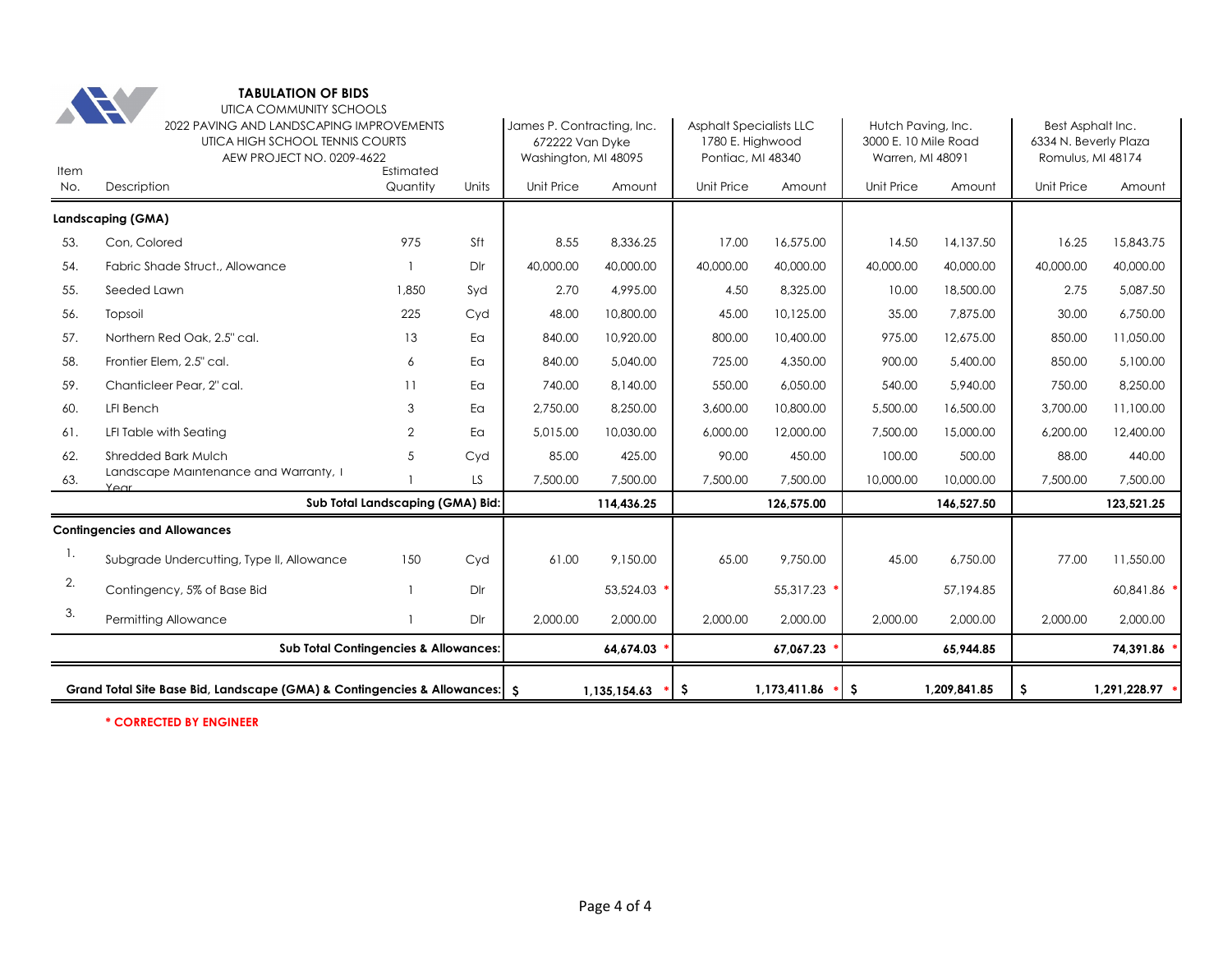

2022 PAVING AND LANDSCAPING IMPROVEMENTS EISENHOWER HIGH SCHOOL TENNIS COURTS UTICA COMMUNITY SCHOOLS

AEW PROJECT NO. 0209-4820

Prepared by: Anderson, Eckstein and Westrick, Inc. DATE: 51301 Schoenherr Road TIME: 2:00 PM 2:00 PM Shelby Township, MI 48315

2/28/2022 2:00 PM

## **BIDDER RANKING**

| <b>RANK</b> | <b>BIDDER'S NAME</b>           | <b>TOTAL OF SITE BASE BID</b> | <b>TOTAL OF ALTERNATE BID</b> |  |
|-------------|--------------------------------|-------------------------------|-------------------------------|--|
|             | <b>Asphalt Specialists LLC</b> | 101,854.00                    | 32,923.00                     |  |
|             | James P. Contracting, Inc.     | 126,656.01                    | 57,140.00                     |  |
|             | Best Asphalt Inc.              | 129,979.82                    | 33,503.50                     |  |
|             | Hutch Paving, Inc.             | 134,250.20                    | 55,815.00                     |  |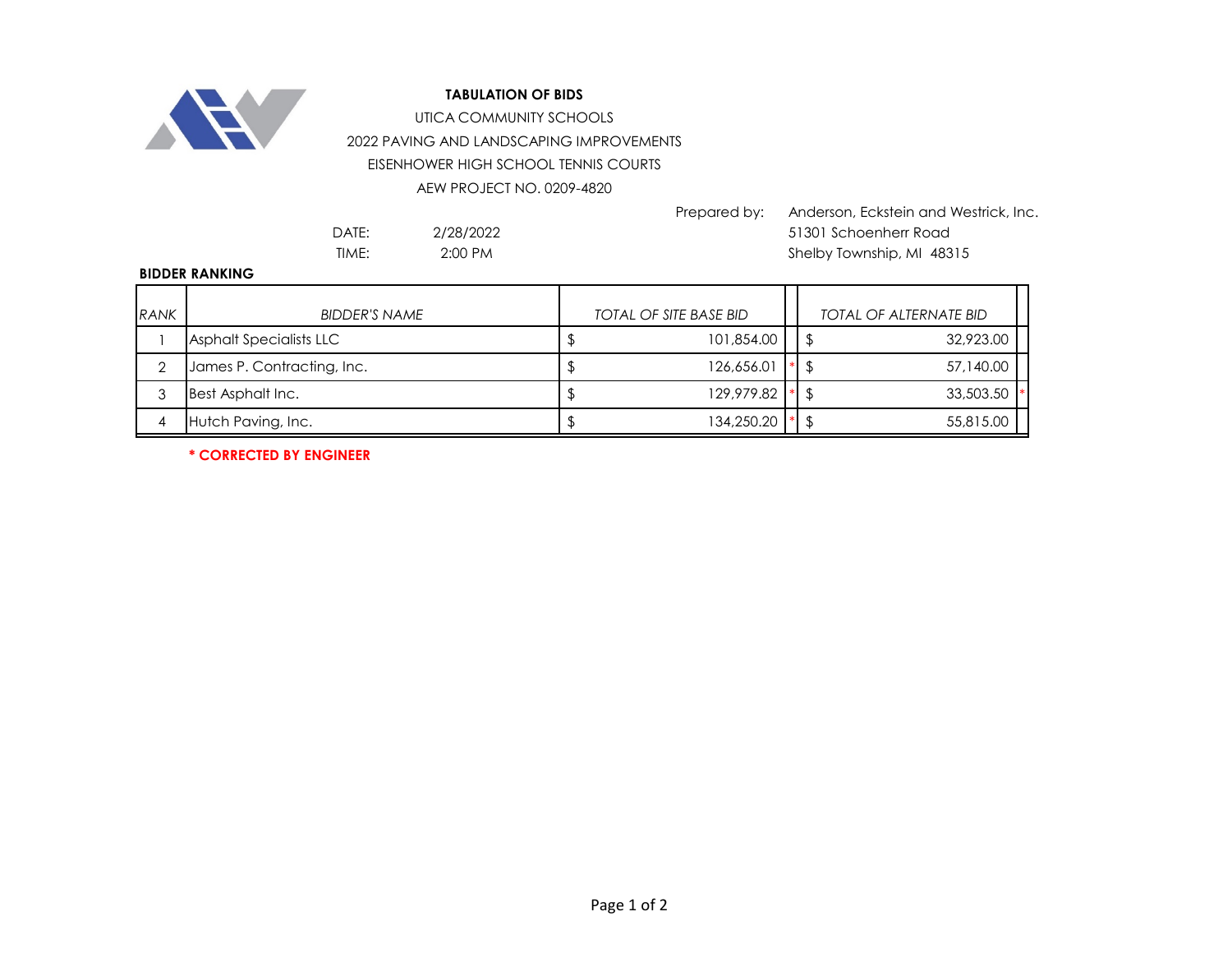

|                      | <b>TELEVISION</b>                          |                                |       |                                |            |                            |            |                       |              |                      |            |
|----------------------|--------------------------------------------|--------------------------------|-------|--------------------------------|------------|----------------------------|------------|-----------------------|--------------|----------------------|------------|
|                      | 2022 PAVING AND LANDSCAPING IMPROVEMENTS   |                                |       | <b>Asphalt Specialists LLC</b> |            | James P. Contracting, Inc. |            | Best Asphalt Inc.     |              | Hutch Paving, Inc.   |            |
|                      | EISENHOWER HIGH SCHOOL TENNIS COURTS       |                                |       | 1780 E. Highwood               |            | 672222 Van Dyke            |            | 6334 N. Beverly Plaza |              | 3000 E. 10 Mile Road |            |
|                      | AEW PROJECT NO. 0209-4820                  |                                |       | Pontiac, MI 48340              |            | Washington, MI 48095       |            | Romulus, MI 48174     |              | Warren, MI 48091     |            |
| Item<br>No.          | Description                                | Estimated<br>Quantity          | Units | <b>Unit Price</b>              | Amount     | <b>Unit Price</b>          | Amount     | Unit Price            | Amount       | Unit Price           | Amount     |
| <b>Site Base Bid</b> |                                            |                                |       |                                |            |                            |            |                       |              |                      |            |
| 1.                   | Bonds, Insurance and Mobilization, 3% Max  |                                | LS    | 2,500.00                       | 2,500.00   | 3,689.01                   | 3,689.01   | 3,785.82              | 3,785.82 *   | 3,910.20             | 3,910.20   |
| 2.                   | <b>Traffic Control and Maintenance</b>     |                                | LS    | 4,000.00                       | 4,000.00   | 3,500.00                   | 3,500.00   | 1,500.00              | 1,500.00     | 5,000.00             | 5,000.00   |
| 3.                   | Tennis Net & Posts, Rem, Salvage & Replace |                                | LS.   | 900.00                         | 900.00     | 5,000.00                   | 5,000.00   | 15,000.00             | 15,000.00    | 5,500.00             | 5,500.00   |
| 4.                   | Fence, Rem, Salvage & Replace              |                                | LS.   | 9,000.00                       | 9,000.00   | 18,000.00                  | 18,000.00  | 8,000.00              | 8,000.00     | 5,500.00             | 5,500.00   |
| 5.                   | Sidewalk, Rem                              | 73                             | Syd   | 16.00                          | 1,168.00   | 50.00                      | 3,650.00   | 12.00                 | 876.00       | 25.00                | 1,825.00   |
| 6.                   | Cold Milling HMA Surface                   | 1,172                          | Syd   | 8.00                           | 9,376.00   | 20.00                      | 23,440.00  | 22.00                 | 25,784.00    | 15.00                | 17,580.00  |
| 7.                   | <b>HMA, 36A</b>                            | 129                            | Ton   | 250.00                         | 32,250.00  | 265.00                     | 34,185.00  | 290.00                | 37,410.00    | 300.00               | 38,700.00  |
| 8.                   | Curb-Face Sidewalk, Conc                   | 241                            | Sft   | 20.00                          | 4,820.00   | 22.00                      | 5,302.00   | 24.00                 | 5,784.00     | 35.00                | 8,435.00   |
| 9.                   | Sidewalk, Conc, 4 inch                     | 420                            | Sft   | 12.00                          | 5,040.00   | 13.00                      | 5,460.00   | 12.00                 | 5,040.00     | 15.00                | 6,300.00   |
| 10.                  | Surface, Tennis Court                      | 3                              | Ea    | 8,000.00                       | 24,000.00  | 6,160.00                   | 18,480.00  | 6,500.00              | 19,500.00    | 6,500.00             | 19,500.00  |
| 11.                  | Pav't Markings, Tennis Court               | 3                              | Ea    | 600.00                         | 1,800.00   | 550.00                     | 1,650.00   | 600.00                | 1,800.00     | 5,000.00             | 15,000.00  |
| 12.                  | Pav't Markings                             |                                | LS.   | 500.00                         | 500.00     | 550.00                     | 550.00     | 500.00                | 500.00       | 1,500.00             | 1,500.00   |
| 13.                  | Final Cleanup and Restoration              |                                | LS.   | 6,500.00                       | 6,500.00   | 3,750.00                   | 3,750.00   | 5,000.00              | 5,000.00     | 5,500.00             | 5,500.00   |
|                      |                                            | <b>TOTAL OF SITE BASE BID:</b> |       |                                | 101,854.00 |                            | 126,656.01 |                       | 129,979.82 * |                      | 134,250.20 |
| <b>Alternate Bid</b> |                                            |                                |       |                                |            |                            |            |                       |              |                      |            |
| 14.                  | Cold Milling HMA Surface                   | 1,161                          | Syd   | 3.00                           | 3,483.00   | 20.00                      | 23,220.00  | 3.50                  | 4,063.50     | 15.00                | 17,415.00  |
| 15.                  | <b>HMA, 36A</b>                            | 128                            | Ton   | 230.00                         | 29,440.00  | 265.00                     | 33,920.00  | 230.00                | 29,440.00    | 300.00               | 38,400.00  |
|                      |                                            | <b>TOTAL OF ALTERNATE BID:</b> |       |                                | 32,923.00  |                            | 57,140.00  |                       | 33,503.50 *  |                      | 55,815.00  |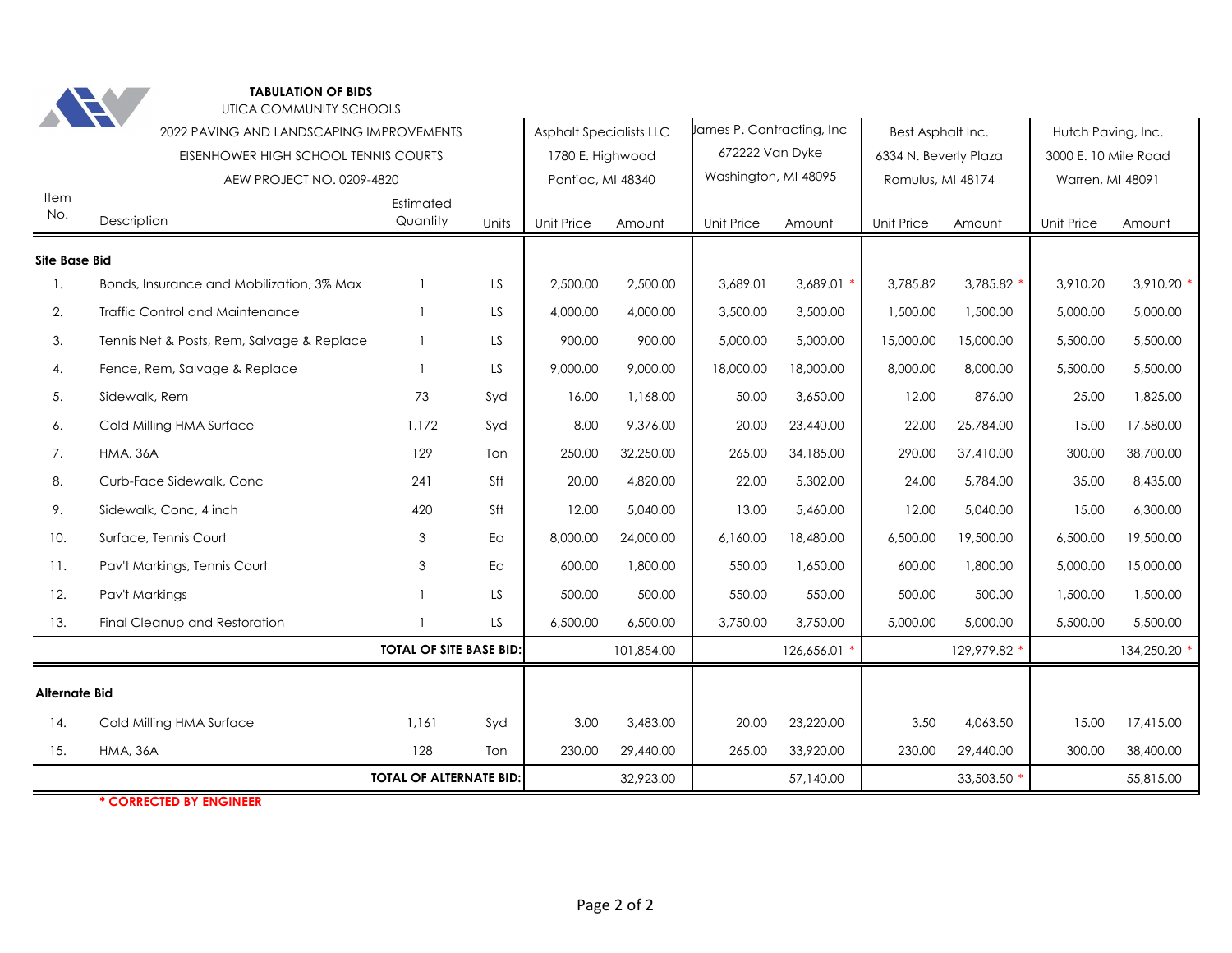

2022 PAVING AND LANDSCAPING IMPROVEMENTS

HENRY FORD HIGH SCHOOL TENNIS COURTS

AEW PROJECT NO. 0209-4922

| 2/28/2022 |
|-----------|
| 2:00 PM   |

Prepared by: Anderson, Eckstein and Westrick, Inc. DATE: 51301 Schoenherr Road Shelby Township, MI 48315

|             | <b>BIDDER RANKING</b>      |  |                                 |           |                                           |  |                                                     |  |                                                                                              |  |  |  |  |  |  |
|-------------|----------------------------|--|---------------------------------|-----------|-------------------------------------------|--|-----------------------------------------------------|--|----------------------------------------------------------------------------------------------|--|--|--|--|--|--|
| <b>RANK</b> | <b>BIDDER NAME</b>         |  | <b>Sub Total Site Base Bid:</b> |           | <b>Sub Total Landscaping</b><br>$(GMA)$ : |  | <b>Sub Total Contingencies &amp;</b><br>Allowances: |  | <b>Grand Total Site Base Bid.</b><br>Landscaping &<br><b>Contingencies &amp; Allowances:</b> |  |  |  |  |  |  |
|             | Asphalt Specialists LLC    |  | 831,742.20                      |           | 79,375.00 \$<br>-\$                       |  | 67,055.86                                           |  | 978,173.06<br>\$                                                                             |  |  |  |  |  |  |
|             | James P. Contracting, Inc. |  | 859.513.49                      | $\bullet$ | $66,507.50$ \$<br>- \$                    |  | $66,601.05$ *                                       |  | 992.622.04                                                                                   |  |  |  |  |  |  |
|             | Hutch Paving, Inc.         |  | 840,382.50                      |           | 85,637.50 \$<br>Ĵ.                        |  | 76,801.00                                           |  | 1,002,821.00                                                                                 |  |  |  |  |  |  |
|             | Best Asphalt Inc.          |  | 015,366.52                      |           | $ * $ \$                                  |  | 79,835.51                                           |  | 1,174,545.78                                                                                 |  |  |  |  |  |  |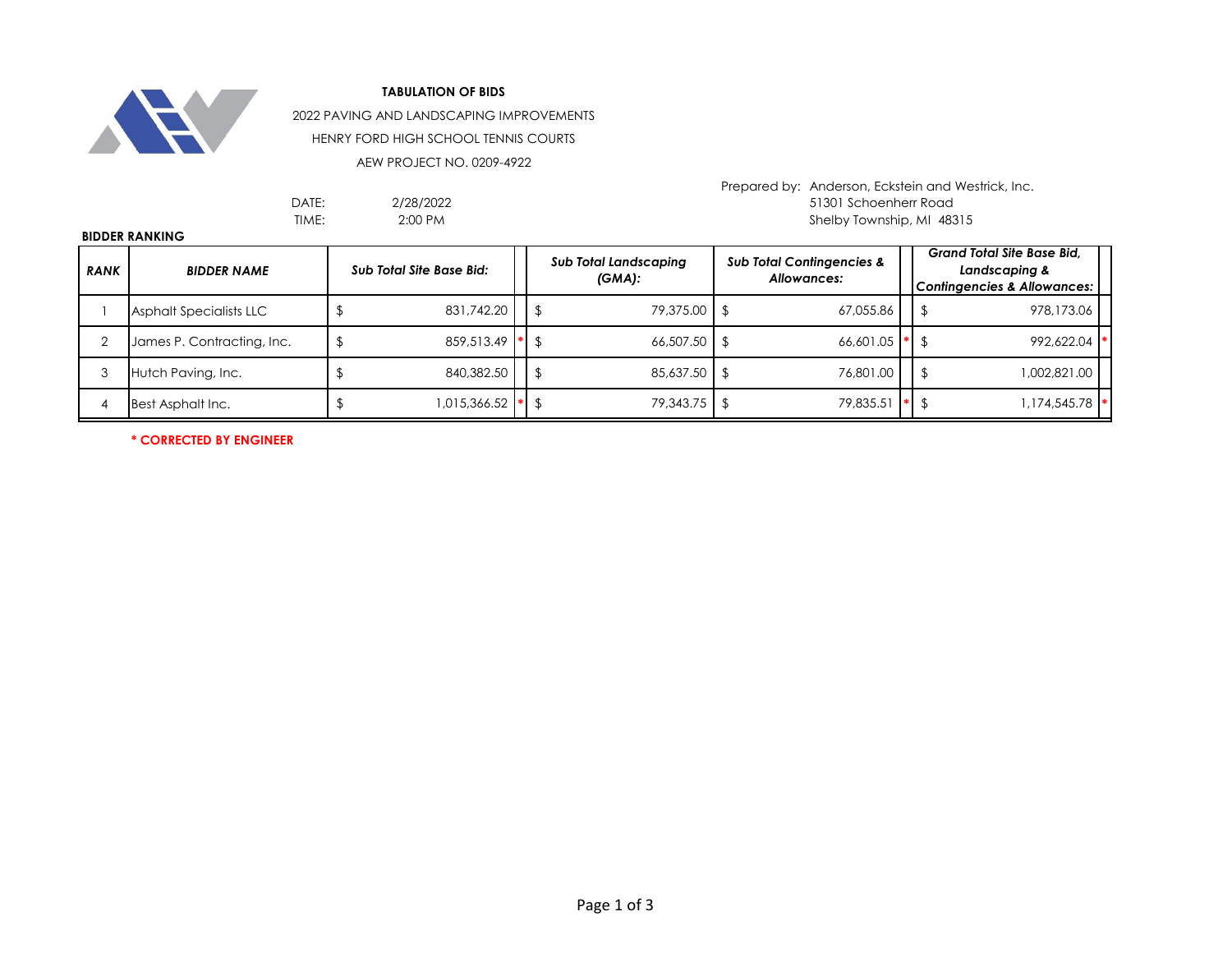

| <b>ARCHITECT</b><br>Item | UTICA COMMUNITY SCHOOLS<br>2022 PAVING AND LANDSCAPING IMPROVEMENTS<br>HENRY FORD HIGH SCHOOL TENNIS COURTS<br>AEW PROJECT NO. 0209-4922 |                       | <b>Asphalt Specialists LLC</b><br>1780 E. Highwood<br>Pontiac, MI 48340 |            | James P. Contracting, Inc.<br>672222 Van Dyke<br>Washington, MI 48095 |            | Hutch Paving, Inc.<br>3000 E. 10 Mile Road<br>Warren, MI 48091 |                   | Best Asphalt Inc.<br>6334 N. Beverly Plaza<br>Romulus, MI 48174 |            |             |
|--------------------------|------------------------------------------------------------------------------------------------------------------------------------------|-----------------------|-------------------------------------------------------------------------|------------|-----------------------------------------------------------------------|------------|----------------------------------------------------------------|-------------------|-----------------------------------------------------------------|------------|-------------|
| No.                      | Description                                                                                                                              | Estimated<br>Quantity | Units                                                                   | Unit Price | Amount                                                                | Unit Price | Amount                                                         | <b>Unit Price</b> | Amount                                                          | Unit Price | Amount      |
| <b>Site Base Bid</b>     |                                                                                                                                          |                       |                                                                         |            |                                                                       |            |                                                                |                   |                                                                 |            |             |
| 1.                       | Bonds, Insurance & Mobilization - Max 3%                                                                                                 | $\mathbf{1}$          | Ls                                                                      | 25,000.00  | 25,000.00                                                             | 26,971.49  | 26,971.49 *                                                    | 20,000.00         | 20,000.00                                                       | 31,884.77  | 31,884.77 * |
| 2.                       | Traffic Control & Maintenance                                                                                                            |                       | Ls                                                                      | 1,000.00   | 1,000.00                                                              | 2,270.00   | 2,270.00                                                       | 5,500.00          | 5,500.00                                                        | 6,000.00   | 6,000.00    |
| 3.                       | <b>GPR Testing</b>                                                                                                                       |                       | Days                                                                    | 700.00     | 700.00                                                                | 1,485.00   | 1,485.00                                                       | 3,200.00          | 3,200.00                                                        | 1,200.00   | 1,200.00    |
| 4.                       | Shed, Relocate                                                                                                                           | 1                     | Ls                                                                      | 1,500.00   | 1,500.00                                                              | 11,000.00  | 11,000.00                                                      | 3,500.00          | 3,500.00                                                        | 1,200.00   | 1,200.00    |
| 5.                       | Pavt, Rem                                                                                                                                | 6,175                 | Syd                                                                     | 6.00       | 37,050.00                                                             | 6.18       | 38,161.50 *                                                    | 4.50              | 27,787.50                                                       | 5.00       | 30,875.00   |
| 6.                       | Sidewalk, Rem                                                                                                                            | 35                    | Syd                                                                     | 17.00      | 595.00                                                                | 8.30       | 290.50                                                         | 18.00             | 630.00                                                          | 10.00      | 350.00      |
| 7.                       | Curb and Gutter, Rem                                                                                                                     | 25                    | Lf                                                                      | 9.00       | 225.00                                                                | 16.00      | 400.00                                                         | 25.00             | 625.00                                                          | 7.00       | 175.00      |
| 8.                       | Tennis Net & Posts, Rem                                                                                                                  | 8                     | Ea                                                                      | 200.00     | 1,600.00                                                              | 620.00     | 4,960.00                                                       | 2,500.00          | 20,000.00                                                       | 850.00     | 6,800.00    |
| 9.                       | Fence, Rem                                                                                                                               | 1,200                 | Lf                                                                      | 16.00      | 19,200.00                                                             | 8.45       | 10,140.00                                                      | 10.00             | 12,000.00                                                       | 5.00       | 6,000.00    |
| 10.                      | Dr., Struct., Rem                                                                                                                        | -1                    | Ea                                                                      | 1,300.00   | 1,300.00                                                              | 800.00     | 800.00                                                         | 1,750.00          | 1,750.00                                                        | 1,000.00   | 1,000.00    |
| 11.                      | Sewer, Rem. Less than 12 inch                                                                                                            | 30                    | Lf                                                                      | 32.00      | 960.00                                                                | 32.00      | 960.00                                                         | 45.00             | 1,350.00                                                        | 15.00      | 450.00      |
| 12.                      | Electrical Box, Rem & Relocate                                                                                                           | $\mathbf{1}$          | Ls                                                                      | 2,700.00   | 2.700.00                                                              | 2,150.00   | 2,150.00                                                       | 2,500.00          | 2,500.00                                                        | 1,000.00   | 1,000.00    |
| 13.                      | Tree, Rem, 12 inch to 24 inch                                                                                                            | $\mathbf{1}$          | Ea                                                                      | 325.00     | 325.00                                                                | 750.00     | 750.00                                                         | 1,250.00          | 1,250.00                                                        | 900.00     | 900.00      |
| 14.                      | Earthwork, Site                                                                                                                          |                       | Ea                                                                      | 45,000.00  | 45,000.00                                                             | 33,600.00  | 33,600.00                                                      | 15,000.00         | 15,000.00                                                       | 175,000.00 | 175,000.00  |
| 15.                      | Erosion Control, Inlet Protection, Fabric<br>Drop                                                                                        | 3                     | Ea                                                                      | 115.00     | 345.00                                                                | 135.00     | 405.00                                                         | 125.00            | 375.00                                                          | 100.00     | 300.00      |
| 16.                      | Erosion Control, Silt Fence                                                                                                              | 456                   | Ft                                                                      | 2.20       | 1,003.20                                                              | 3.50       | 1,596.00                                                       | 5.00              | 2,280.00                                                        | 2.00       | 912.00      |
| 17.                      | Erosion Control, Gravel Access Approach                                                                                                  | $\overline{1}$        | Ea                                                                      | 1,500.00   | 1,500.00                                                              | 1,065.00   | 1,065.00                                                       | 2,500.00          | 2,500.00                                                        | 1,500.00   | 1,500.00    |
| 18.                      | Aggregate Base, 8 inch                                                                                                                   | 5,950                 | Syd                                                                     | 11.00      | 65,450.00                                                             | 14.50      | 86,275.00                                                      | 13.00             | 77,350.00                                                       | 15.00      | 89,250.00   |
| 19.                      | HMA, 13A, Tennis                                                                                                                         | 660                   | Ton                                                                     | 135.00     | 89,100.00                                                             | 131.80     | 86,988.00                                                      | 185.00            | 122,100.00                                                      | 155.00     | 102,300.00  |
| 20.                      | HMA, 36A, Tennis                                                                                                                         | 660                   | Ton                                                                     | 230.00     | 151,800.00                                                            | 210.00     | 138,600.00                                                     | 250.00            | 165,000.00                                                      | 260.00     | 171,600.00  |
| 21.                      | Paving Interlayer Fabric                                                                                                                 | 5,950                 | Syd                                                                     | 4.50       | 26,775.00                                                             | 4.05       | 24,097.50                                                      | 8.00              | 47,600.00                                                       | 5.00       | 29,750.00   |
| 22.                      | Sidewalk, Conc, 4 inch                                                                                                                   | 10,155                | Sft                                                                     | 7.00       | 71,085.00                                                             | 7.30       | 74,131.50                                                      | 8.00              | 81,240.00                                                       | 6.25       | 63,468.75   |
| 23.                      | Curb & Gutter, Conc, F4                                                                                                                  | 25                    | Lf                                                                      | 85.00      | 2,125.00                                                              | 49.00      | 1,225.00                                                       | 45.00             | 1,125.00                                                        | 35.00      | 875.00      |
| 24.                      | Dr. Struct., 4' Dia.                                                                                                                     | 1                     | Ea                                                                      | 3,600.00   | 3,600.00                                                              | 8,040.00   | 8,040.00                                                       | 4,800.00          | 4,800.00                                                        | 7,500.00   | 7,500.00    |
| 25.                      | Dr. Struct., 2' Dia.                                                                                                                     |                       | Ea                                                                      | 2,600.00   | 2,600.00                                                              | 5,895.00   | 5,895.00                                                       | 3,800.00          | 3,800.00                                                        | 4,500.00   | 4,500.00    |
| 26.                      | Sewer, HDPE N12, 12 inch                                                                                                                 | $44\,$                | Lf                                                                      | 95.00      | 4,180.00                                                              | 134.00     | 5,896.00                                                       | 225.00            | 9,900.00                                                        | 74.00      | 3,256.00    |